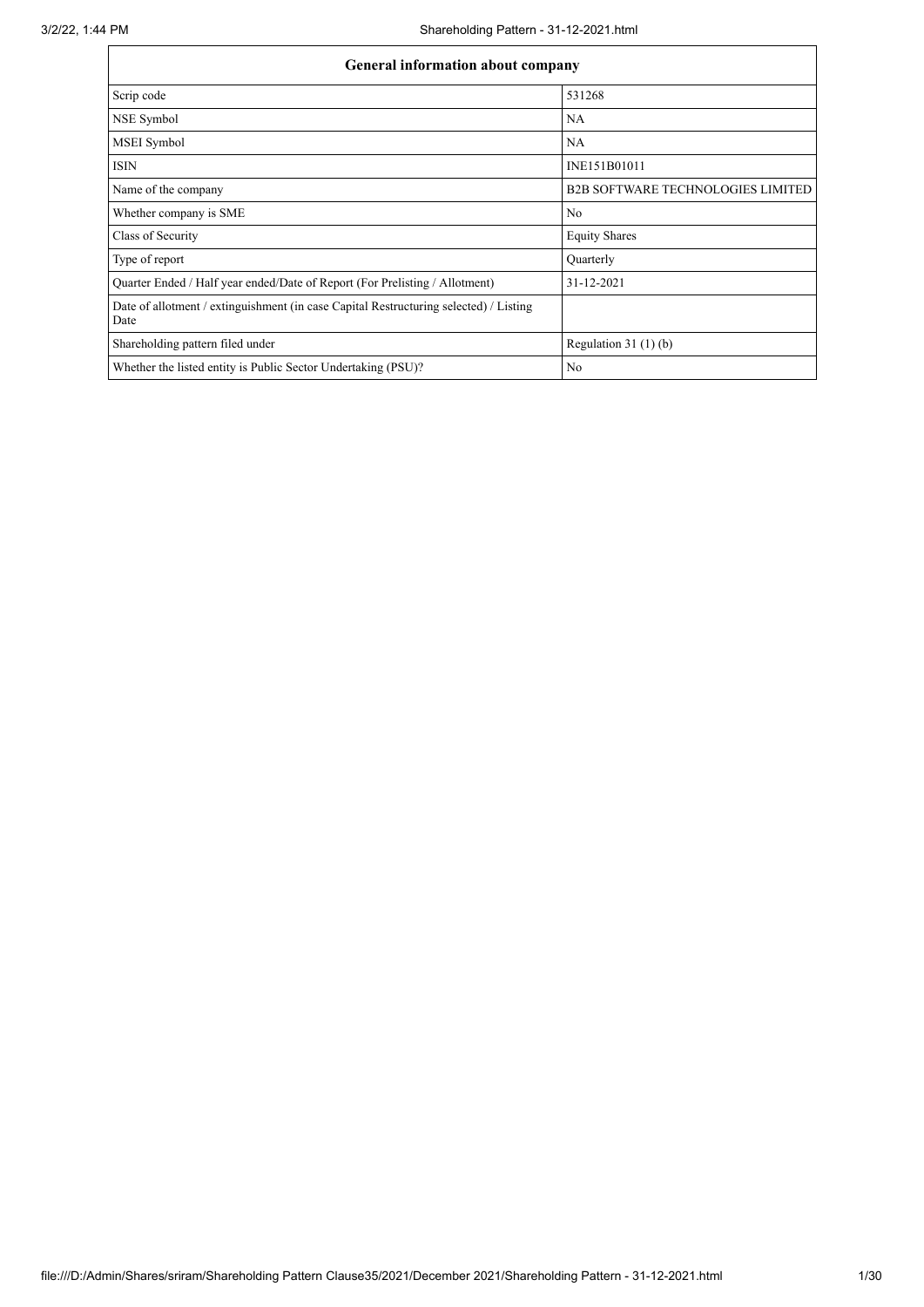|                 | <b>Declaration</b>                                                                        |                |                                |                       |                             |  |  |  |
|-----------------|-------------------------------------------------------------------------------------------|----------------|--------------------------------|-----------------------|-----------------------------|--|--|--|
| Sr.<br>No.      | Particular                                                                                | Yes/No         | Promoter and<br>Promoter Group | Public<br>shareholder | Non Promoter-<br>Non Public |  |  |  |
| $\mathbf{1}$    | Whether the Listed Entity has issued any partly paid up shares?                           | No             | N <sub>o</sub>                 | N <sub>o</sub>        | N <sub>o</sub>              |  |  |  |
| $\overline{2}$  | Whether the Listed Entity has issued any Convertible Securities<br>$\mathcal{P}$          | N <sub>o</sub> | No                             | N <sub>o</sub>        | N <sub>o</sub>              |  |  |  |
| 3               | Whether the Listed Entity has issued any Warrants?                                        | N <sub>0</sub> | N <sub>o</sub>                 | N <sub>o</sub>        | No.                         |  |  |  |
| $\overline{4}$  | Whether the Listed Entity has any shares against which<br>depository receipts are issued? | N <sub>0</sub> | No                             | N <sub>0</sub>        | No                          |  |  |  |
| 5               | Whether the Listed Entity has any shares in locked-in?                                    | N <sub>o</sub> | No                             | N <sub>o</sub>        | N <sub>o</sub>              |  |  |  |
| 6               | Whether any shares held by promoters are pledge or otherwise<br>encumbered?               | N <sub>o</sub> | No                             |                       |                             |  |  |  |
| $7\phantom{.0}$ | Whether company has equity shares with differential voting<br>rights?                     | N <sub>0</sub> | No                             | N <sub>0</sub>        | N <sub>o</sub>              |  |  |  |
| 8               | Whether the listed entity has any significant beneficial owner?                           | N <sub>0</sub> |                                |                       |                             |  |  |  |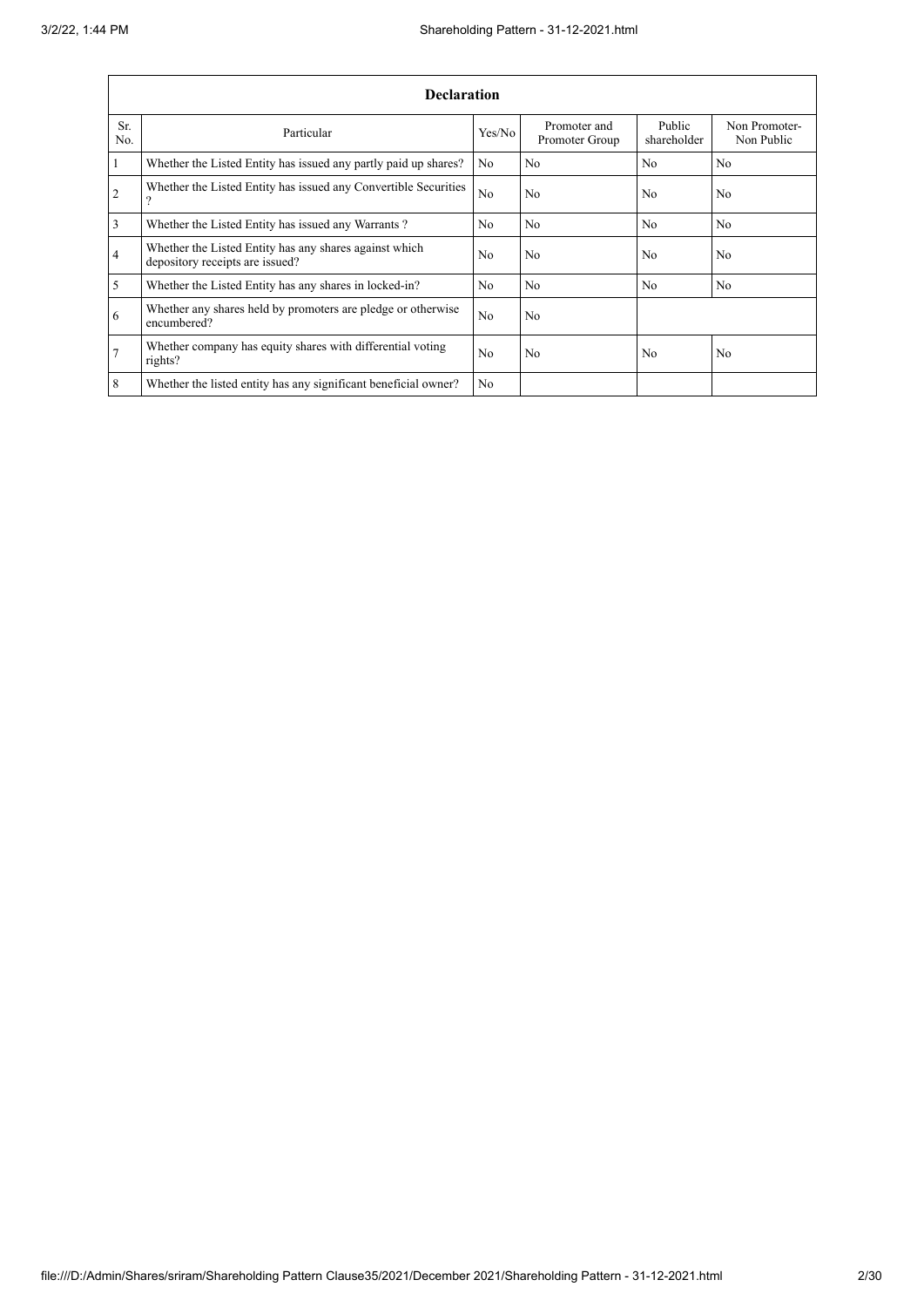$\overline{\phantom{a}}$ 

|                                                          |                                           |                       |                         |                   |                              |                                      | Table I - Summary Statement holding of specified securities |                                                                  |                           |                                   |      |
|----------------------------------------------------------|-------------------------------------------|-----------------------|-------------------------|-------------------|------------------------------|--------------------------------------|-------------------------------------------------------------|------------------------------------------------------------------|---------------------------|-----------------------------------|------|
| Category<br>Category<br>of<br>shareholder<br>(1)<br>(II) |                                           | Nos. Of               | No. of                  | No. Of<br>Partly  | No. Of<br>shares             | Total nos.<br>shares                 | Shareholding as a<br>% of total no. of                      | Number of Voting Rights held in each<br>class of securities (IX) |                           |                                   |      |
|                                                          |                                           | shareholders          | fully paid<br>up equity | paid-up<br>equity | underlying<br>Depository     | held (VII)                           | shares (calculated<br>as per SCRR,                          |                                                                  | No of Voting (XIV) Rights |                                   |      |
|                                                          | (III)                                     | shares<br>held $(IV)$ | shares<br>held<br>(V)   | Receipts<br>(VI)  | $= (IV) +$<br>$(V)$ + $(VI)$ | 1957) (VIII) As a<br>% of $(A+B+C2)$ | Class eg:<br>X                                              | Class<br>eg:y                                                    | Total                     | Total as a<br>$%$ of<br>$(A+B+C)$ |      |
| (A)                                                      | Promoter<br>&<br>Promoter<br>Group        | 27                    | 8086086                 |                   |                              | 8086086                              | 69.8                                                        | 8086086                                                          |                           | 8086086                           | 69.8 |
| (B)                                                      | Public                                    | 6184                  | 3499314                 |                   |                              | 3499314                              | 30.2                                                        | 3499314                                                          |                           | 3499314                           | 30.2 |
| (C)                                                      | Non<br>Promoter-<br>Non Public            |                       |                         |                   |                              |                                      |                                                             |                                                                  |                           |                                   |      |
| (C1)                                                     | <b>Shares</b><br>underlying<br><b>DRs</b> |                       |                         |                   |                              |                                      |                                                             |                                                                  |                           |                                   |      |
| (C2)                                                     | Shares held<br>by<br>Employee<br>Trusts   |                       |                         |                   |                              |                                      |                                                             |                                                                  |                           |                                   |      |
|                                                          | Total                                     | 6211                  | 11585400                |                   |                              | 11585400                             | 100                                                         | 11585400                                                         |                           | 11585400                          | 100  |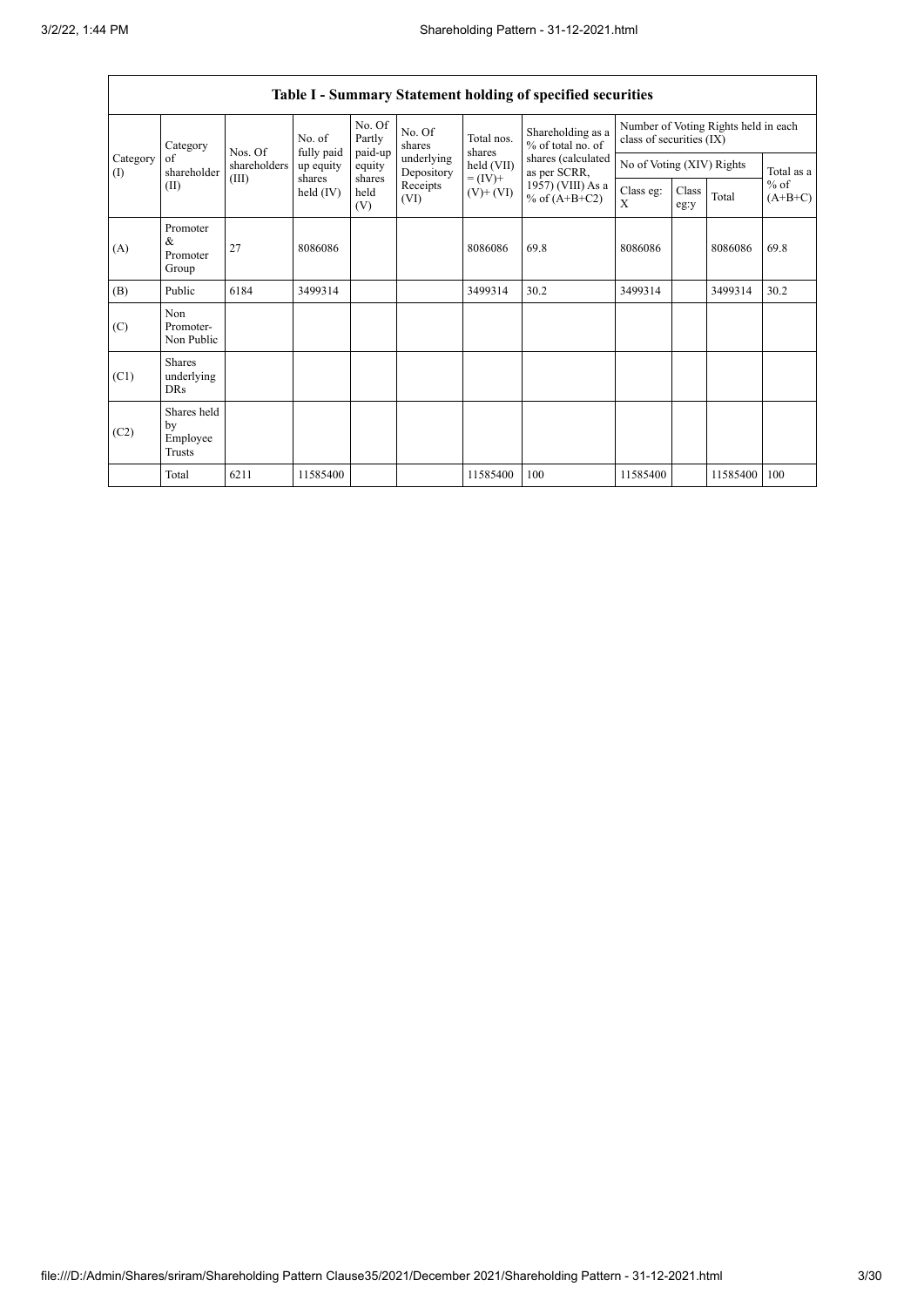|                          | Table I - Summary Statement holding of specified securities |                                                                                                                                                                                |                                                  |                                                                                            |                                                                                    |                                                             |                       |                                                                               |                                |                                       |
|--------------------------|-------------------------------------------------------------|--------------------------------------------------------------------------------------------------------------------------------------------------------------------------------|--------------------------------------------------|--------------------------------------------------------------------------------------------|------------------------------------------------------------------------------------|-------------------------------------------------------------|-----------------------|-------------------------------------------------------------------------------|--------------------------------|---------------------------------------|
| Category<br>$($ $\Gamma$ | Category<br>of<br>shareholder<br>(II)                       | No. Of<br>No. of<br><b>Shares</b><br><b>Shares</b><br>Underlying<br>Underlying<br>Outstanding<br>Outstanding<br>convertible<br><b>Warrants</b><br>securities<br>$(X_i)$<br>(X) |                                                  | No. Of Shares<br>Underlying<br>Outstanding<br>convertible                                  | Shareholding, as a %<br>assuming full<br>conversion of<br>convertible securities ( | Number of<br>Locked in<br>shares (XII)                      |                       | Number of<br><b>Shares</b><br>pledged or<br>otherwise<br>encumbered<br>(XIII) |                                | Number of<br>equity shares<br>held in |
|                          |                                                             |                                                                                                                                                                                | securities and<br>No. Of<br>Warrants (Xi)<br>(a) | as a percentage of<br>diluted share capital)<br>$(XI) = (VII)+(X) As a %$<br>of $(A+B+C2)$ | No.<br>(a)                                                                         | As $\mathbf{a}$<br>$%$ of<br>total<br>Shares<br>held<br>(b) | N <sub>0</sub><br>(a) | As a<br>$%$ of<br>total<br><b>Shares</b><br>held<br>(b)                       | dematerialized<br>form $(XIV)$ |                                       |
| (A)                      | Promoter<br>$\&$<br>Promoter<br>Group                       |                                                                                                                                                                                |                                                  |                                                                                            | 69.8                                                                               |                                                             |                       |                                                                               |                                | 5186636                               |
| (B)                      | Public                                                      |                                                                                                                                                                                |                                                  |                                                                                            | 30.2                                                                               |                                                             |                       |                                                                               |                                | 2397693                               |
| (C)                      | Non<br>Promoter-<br>Non Public                              |                                                                                                                                                                                |                                                  |                                                                                            |                                                                                    |                                                             |                       |                                                                               |                                |                                       |
| (C1)                     | <b>Shares</b><br>underlying<br><b>DRs</b>                   |                                                                                                                                                                                |                                                  |                                                                                            |                                                                                    |                                                             |                       |                                                                               |                                |                                       |
| (C2)                     | Shares held<br>by<br>Employee<br><b>Trusts</b>              |                                                                                                                                                                                |                                                  |                                                                                            |                                                                                    |                                                             |                       |                                                                               |                                |                                       |
|                          | Total                                                       |                                                                                                                                                                                |                                                  |                                                                                            | 100                                                                                |                                                             |                       |                                                                               |                                | 7584329                               |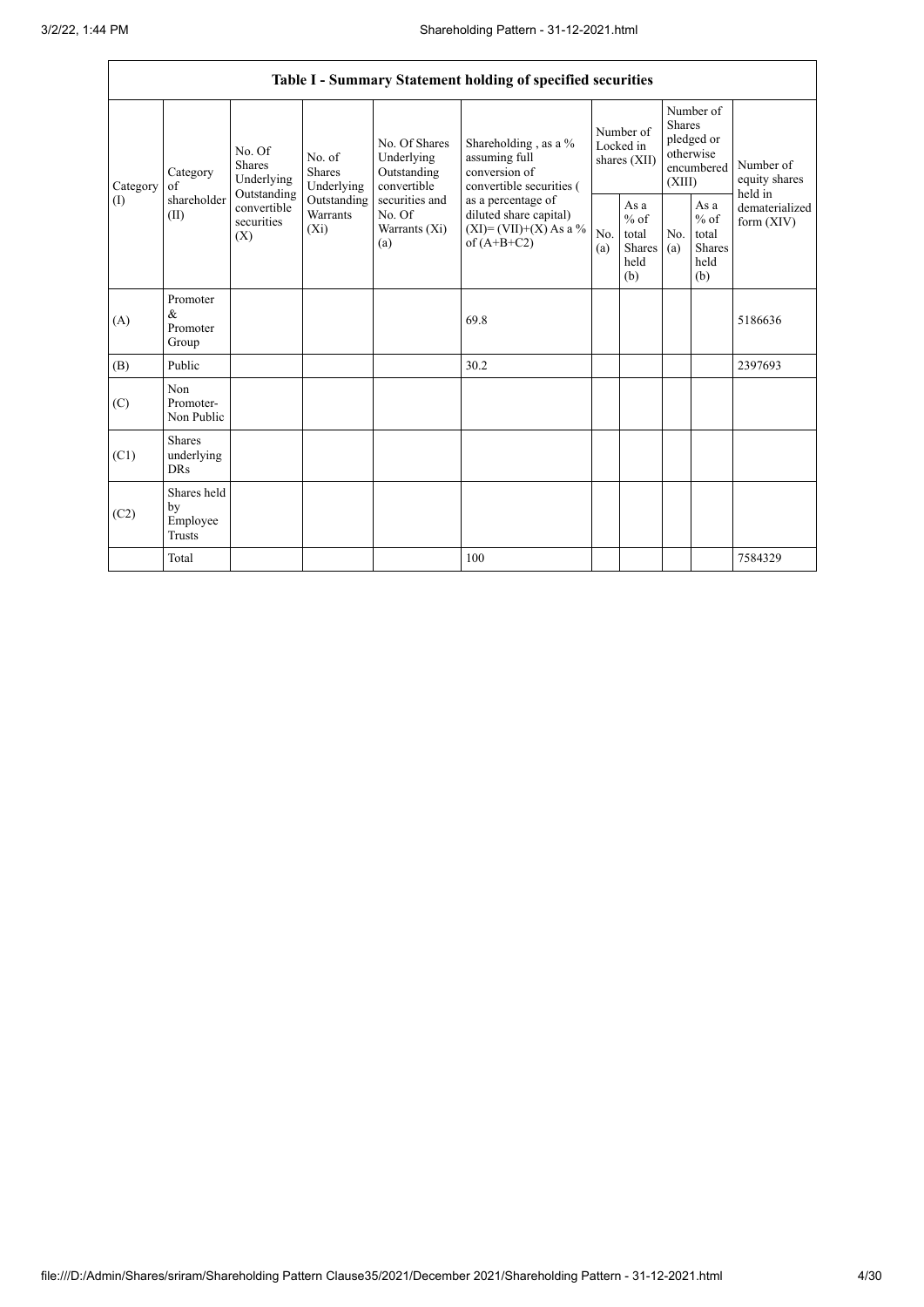$\mathsf{r}$ 

|                                                                                                | Table II - Statement showing shareholding pattern of the Promoter and Promoter Group                                |                                  |                         |                                 |                                    |                             |                                                                                                                               |                                                                  |               |          |                           |
|------------------------------------------------------------------------------------------------|---------------------------------------------------------------------------------------------------------------------|----------------------------------|-------------------------|---------------------------------|------------------------------------|-----------------------------|-------------------------------------------------------------------------------------------------------------------------------|------------------------------------------------------------------|---------------|----------|---------------------------|
|                                                                                                |                                                                                                                     |                                  | No. of                  | No.<br>Of                       | No. Of                             | Total nos.                  | Shareholding<br>as a % of<br>total no. of<br>shares<br>(calculated as<br>per SCRR,<br>1957) (VIII)<br>As a % of<br>$(A+B+C2)$ | Number of Voting Rights held in each<br>class of securities (IX) |               |          |                           |
| Sr.                                                                                            | Category &<br>Name of the                                                                                           | Nos. Of<br>shareholders<br>(III) | fully paid<br>up equity | Partly<br>paid-<br>up           | shares<br>underlying<br>Depository | shares<br>held<br>$(VII) =$ |                                                                                                                               | No of Voting (XIV) Rights                                        |               |          | Total<br>as a %<br>of     |
|                                                                                                | Shareholders (I)                                                                                                    |                                  | shares<br>held $(IV)$   | equity<br>shares<br>held<br>(V) | Receipts<br>(VI)                   | $(IV)^+$<br>$(V)$ + $(VI)$  |                                                                                                                               | Class eg:<br>X                                                   | Class<br>eg:y | Total    | Total<br>Voting<br>rights |
| A                                                                                              | Table II - Statement showing shareholding pattern of the Promoter and Promoter Group                                |                                  |                         |                                 |                                    |                             |                                                                                                                               |                                                                  |               |          |                           |
| (1)                                                                                            | Indian                                                                                                              |                                  |                         |                                 |                                    |                             |                                                                                                                               |                                                                  |               |          |                           |
| (a)                                                                                            | Individuals/Hindu<br>undivided Family                                                                               | 15                               | 334864                  |                                 |                                    | 334864                      | 2.89                                                                                                                          | 334864                                                           |               | 334864   | 2.89                      |
| (d)                                                                                            | Any Other<br>(specify)                                                                                              | $\mathbf{1}$                     | 1511000                 |                                 |                                    | 1511000                     | 13.04                                                                                                                         | 1511000                                                          |               | 1511000  | 13.04                     |
| Sub-Total<br>(A)(1)                                                                            |                                                                                                                     | 16                               | 1845864                 |                                 |                                    | 1845864                     | 15.93                                                                                                                         | 1845864                                                          |               | 1845864  | 15.93                     |
| (2)                                                                                            | Foreign                                                                                                             |                                  |                         |                                 |                                    |                             |                                                                                                                               |                                                                  |               |          |                           |
| (a)                                                                                            | Individuals<br>(NonResident<br>Individuals/<br>Foreign<br>Individuals)                                              | 9                                | 4949322                 |                                 |                                    | 4949322                     | 42.72                                                                                                                         | 4949322                                                          |               | 4949322  | 42.72                     |
| (e)                                                                                            | Any Other<br>(specify)                                                                                              | $\mathfrak{2}$                   | 1290900                 |                                 |                                    | 1290900                     | 11.14                                                                                                                         | 1290900                                                          |               | 1290900  | 11.14                     |
| Sub-Total<br>(A)(2)                                                                            |                                                                                                                     | 11                               | 6240222                 |                                 |                                    | 6240222                     | 53.86                                                                                                                         | 6240222                                                          |               | 6240222  | 53.86                     |
| Total<br>Shareholding<br>of Promoter<br>and<br>Promoter<br>Group $(A)=$<br>$(A)(1)+(A)$<br>(2) |                                                                                                                     | 27                               | 8086086                 |                                 |                                    | 8086086                     | 69.8                                                                                                                          | 8086086                                                          |               | 8086086  | 69.8                      |
| B                                                                                              | Table III - Statement showing shareholding pattern of the Public shareholder                                        |                                  |                         |                                 |                                    |                             |                                                                                                                               |                                                                  |               |          |                           |
| (1)                                                                                            | Institutions                                                                                                        |                                  |                         |                                 |                                    |                             |                                                                                                                               |                                                                  |               |          |                           |
| (3)                                                                                            | Non-institutions                                                                                                    |                                  |                         |                                 |                                    |                             |                                                                                                                               |                                                                  |               |          |                           |
| (a(i))                                                                                         | Individuals -<br>i.Individual<br>shareholders<br>holding nominal<br>share capital up<br>to Rs. 2 lakhs.             | 6099                             | 1612067                 |                                 |                                    | 1612067                     | 13.91                                                                                                                         | 1612067                                                          |               | 1612067  | 13.91                     |
| (a(ii))                                                                                        | Individuals - ii.<br>Individual<br>shareholders<br>holding nominal<br>share capital in<br>excess of Rs. 2<br>lakhs. | 8                                | 1233357                 |                                 |                                    | 1233357                     | 10.65                                                                                                                         | 1233357                                                          |               | 1233357  | 10.65                     |
| (c)                                                                                            | <b>Employee Trusts</b>                                                                                              | $\mathbf{1}$                     | 600000                  |                                 |                                    | 600000                      | 5.18                                                                                                                          | 600000                                                           |               | 600000   | 5.18                      |
| (e)                                                                                            | Any Other<br>(specify)                                                                                              | 76                               | 53890                   |                                 |                                    | 53890                       | 0.47                                                                                                                          | 53890                                                            |               | 53890    | 0.47                      |
| Sub-Total<br>(B)(3)                                                                            |                                                                                                                     | 6184                             | 3499314                 |                                 |                                    | 3499314                     | 30.2                                                                                                                          | 3499314                                                          |               | 3499314  | 30.2                      |
| <b>Total Public</b><br>Shareholding<br>$(B)=(B)(1)+$<br>$(B)(2)+(B)$<br>(3)                    |                                                                                                                     | 6184                             | 3499314                 |                                 |                                    | 3499314                     | 30.2                                                                                                                          | 3499314                                                          |               | 3499314  | 30.2                      |
| $\mathbf C$                                                                                    | Table IV - Statement showing shareholding pattern of the Non Promoter- Non Public shareholder                       |                                  |                         |                                 |                                    |                             |                                                                                                                               |                                                                  |               |          |                           |
| Total (<br>$A+B+C2$ )                                                                          |                                                                                                                     | 6211                             | 11585400                |                                 |                                    | 11585400                    | 100                                                                                                                           | 11585400                                                         |               | 11585400 | 100                       |
| Total<br>$(A+B+C)$                                                                             |                                                                                                                     | 6211                             | 11585400                |                                 |                                    | 11585400                    | 100                                                                                                                           | 11585400                                                         |               | 11585400 | 100                       |

 $\overline{\phantom{a}}$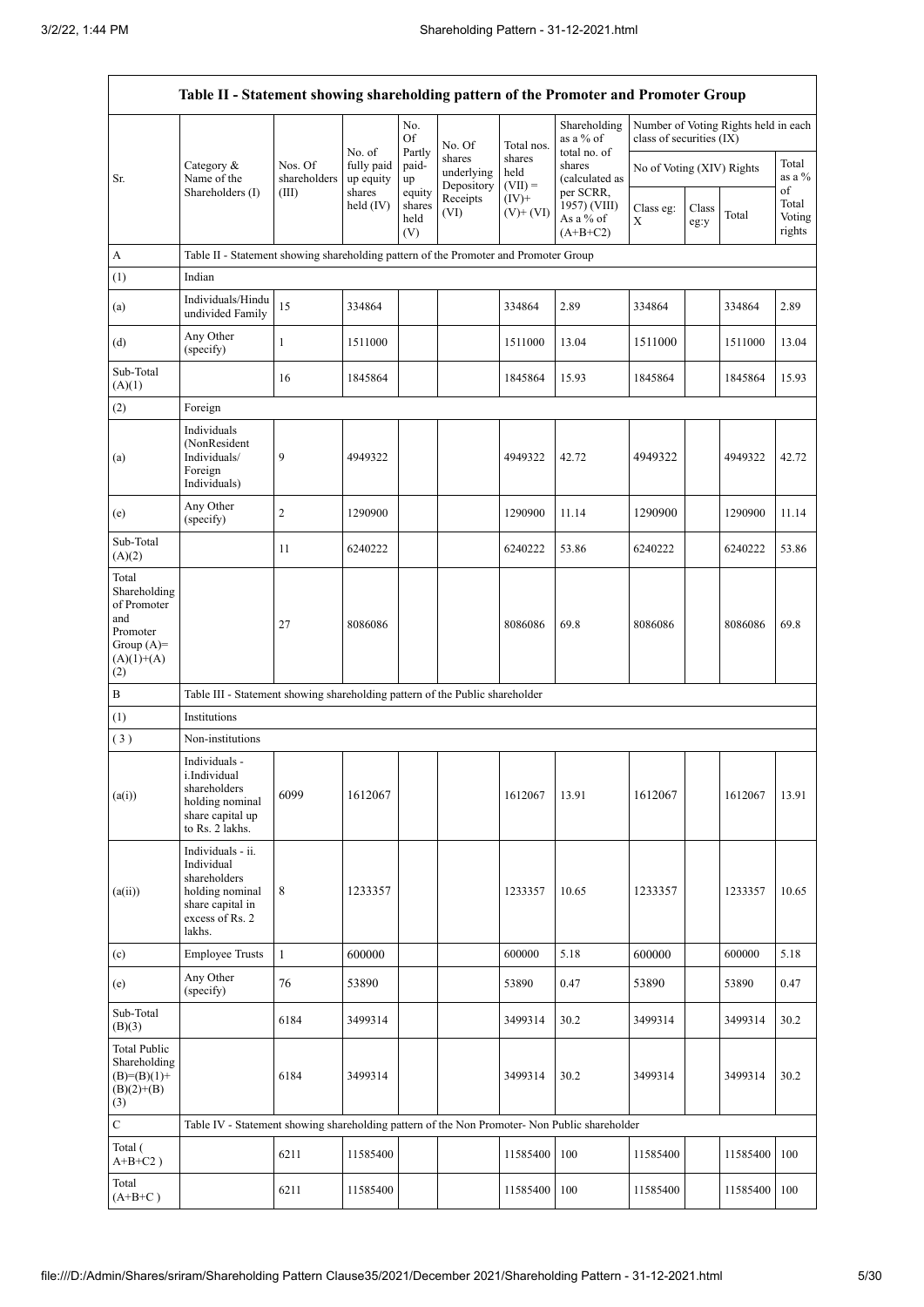| Table II - Statement showing shareholding pattern of the Promoter and Promoter Group    |                                                 |                                                                                      |                                                                 |                                                                                                                        |            |                                                  |            |                                                                  |                                                            |  |  |
|-----------------------------------------------------------------------------------------|-------------------------------------------------|--------------------------------------------------------------------------------------|-----------------------------------------------------------------|------------------------------------------------------------------------------------------------------------------------|------------|--------------------------------------------------|------------|------------------------------------------------------------------|------------------------------------------------------------|--|--|
|                                                                                         | No. Of<br><b>Shares</b><br>Underlying           | No. of<br><b>Shares</b>                                                              | No. Of Shares<br>Underlying<br>Outstanding                      | Shareholding, as a %<br>assuming full<br>conversion of                                                                 |            | Number of<br>Locked in<br>shares (XII)           |            | Number of Shares<br>pledged or<br>otherwise<br>encumbered (XIII) | Number of                                                  |  |  |
| Sr.                                                                                     | Outstanding<br>convertible<br>securities<br>(X) | Underlying<br>Outstanding<br>Warrants<br>$(X_i)$                                     | convertible<br>securities and<br>No. Of<br>Warrants (Xi)<br>(a) | convertible securities (<br>as a percentage of<br>diluted share capital)<br>$(XI) = (VII)+(X) As a$<br>% of $(A+B+C2)$ | No.<br>(a) | As a<br>$%$ of<br>total<br>Shares<br>held<br>(b) | No.<br>(a) | As a % of total<br>Shares held<br>(b)                            | equity shares<br>held in<br>dematerialized<br>form $(XIV)$ |  |  |
| $\mathbf{A}$                                                                            |                                                 | Table II - Statement showing shareholding pattern of the Promoter and Promoter Group |                                                                 |                                                                                                                        |            |                                                  |            |                                                                  |                                                            |  |  |
| (1)                                                                                     | Indian                                          |                                                                                      |                                                                 |                                                                                                                        |            |                                                  |            |                                                                  |                                                            |  |  |
| (a)                                                                                     |                                                 |                                                                                      |                                                                 | 2.89                                                                                                                   |            |                                                  |            |                                                                  | 86584                                                      |  |  |
| (d)                                                                                     |                                                 |                                                                                      |                                                                 | 13.04                                                                                                                  |            |                                                  |            |                                                                  | 1511000                                                    |  |  |
| Sub-Total (A)<br>(1)                                                                    |                                                 |                                                                                      |                                                                 | 15.93                                                                                                                  |            |                                                  |            |                                                                  | 1597584                                                    |  |  |
| (2)                                                                                     | Foreign                                         |                                                                                      |                                                                 |                                                                                                                        |            |                                                  |            |                                                                  |                                                            |  |  |
| (a)                                                                                     |                                                 |                                                                                      |                                                                 | 42.72                                                                                                                  |            |                                                  |            |                                                                  | 3589052                                                    |  |  |
| (e)                                                                                     |                                                 |                                                                                      |                                                                 | 11.14                                                                                                                  |            |                                                  |            |                                                                  | $\boldsymbol{0}$                                           |  |  |
| Sub-Total (A)<br>(2)                                                                    |                                                 |                                                                                      |                                                                 | 53.86                                                                                                                  |            |                                                  |            |                                                                  | 3589052                                                    |  |  |
| Total<br>Shareholding<br>of Promoter<br>and Promoter<br>Group $(A)=$<br>$(A)(1)+(A)(2)$ |                                                 |                                                                                      |                                                                 | 69.8                                                                                                                   |            |                                                  |            |                                                                  | 5186636                                                    |  |  |
| $\, {\bf B}$                                                                            |                                                 |                                                                                      |                                                                 | Table III - Statement showing shareholding pattern of the Public shareholder                                           |            |                                                  |            |                                                                  |                                                            |  |  |
| (1)                                                                                     | Institutions                                    |                                                                                      |                                                                 |                                                                                                                        |            |                                                  |            |                                                                  |                                                            |  |  |
| (3)                                                                                     | Non-institutions                                |                                                                                      |                                                                 |                                                                                                                        |            |                                                  |            |                                                                  |                                                            |  |  |
| (a(i))                                                                                  |                                                 |                                                                                      |                                                                 | 13.91                                                                                                                  |            |                                                  |            |                                                                  | 1414746                                                    |  |  |
| (a(ii))                                                                                 |                                                 |                                                                                      |                                                                 | 10.65                                                                                                                  |            |                                                  |            |                                                                  | 930057                                                     |  |  |
| (c)                                                                                     |                                                 |                                                                                      |                                                                 | 5.18                                                                                                                   |            |                                                  |            |                                                                  | $\boldsymbol{0}$                                           |  |  |
| (e)                                                                                     |                                                 |                                                                                      |                                                                 | 0.47                                                                                                                   |            |                                                  |            |                                                                  | 52890                                                      |  |  |
| Sub-Total (B)<br>(3)                                                                    |                                                 |                                                                                      |                                                                 | 30.2                                                                                                                   |            |                                                  |            |                                                                  | 2397693                                                    |  |  |
| <b>Total Public</b><br>Shareholding<br>$(B)= (B)(1) +$<br>$(B)(2)+(B)(3)$               |                                                 |                                                                                      |                                                                 | 30.2                                                                                                                   |            |                                                  |            |                                                                  | 2397693                                                    |  |  |
| $\mathbf C$                                                                             |                                                 |                                                                                      |                                                                 | Table IV - Statement showing shareholding pattern of the Non Promoter- Non Public shareholder                          |            |                                                  |            |                                                                  |                                                            |  |  |
| Total (<br>$A+B+C2$ )                                                                   |                                                 |                                                                                      |                                                                 | 100                                                                                                                    |            |                                                  |            |                                                                  | 7584329                                                    |  |  |
| Total<br>$(A+B+C)$                                                                      |                                                 |                                                                                      |                                                                 | 100                                                                                                                    |            |                                                  |            |                                                                  | 7584329                                                    |  |  |
|                                                                                         |                                                 |                                                                                      |                                                                 | Disclosure of notes in case of promoter holiding in dematerialsed form is less than 100 percentage                     |            |                                                  |            | Textual<br>Information(1)                                        |                                                            |  |  |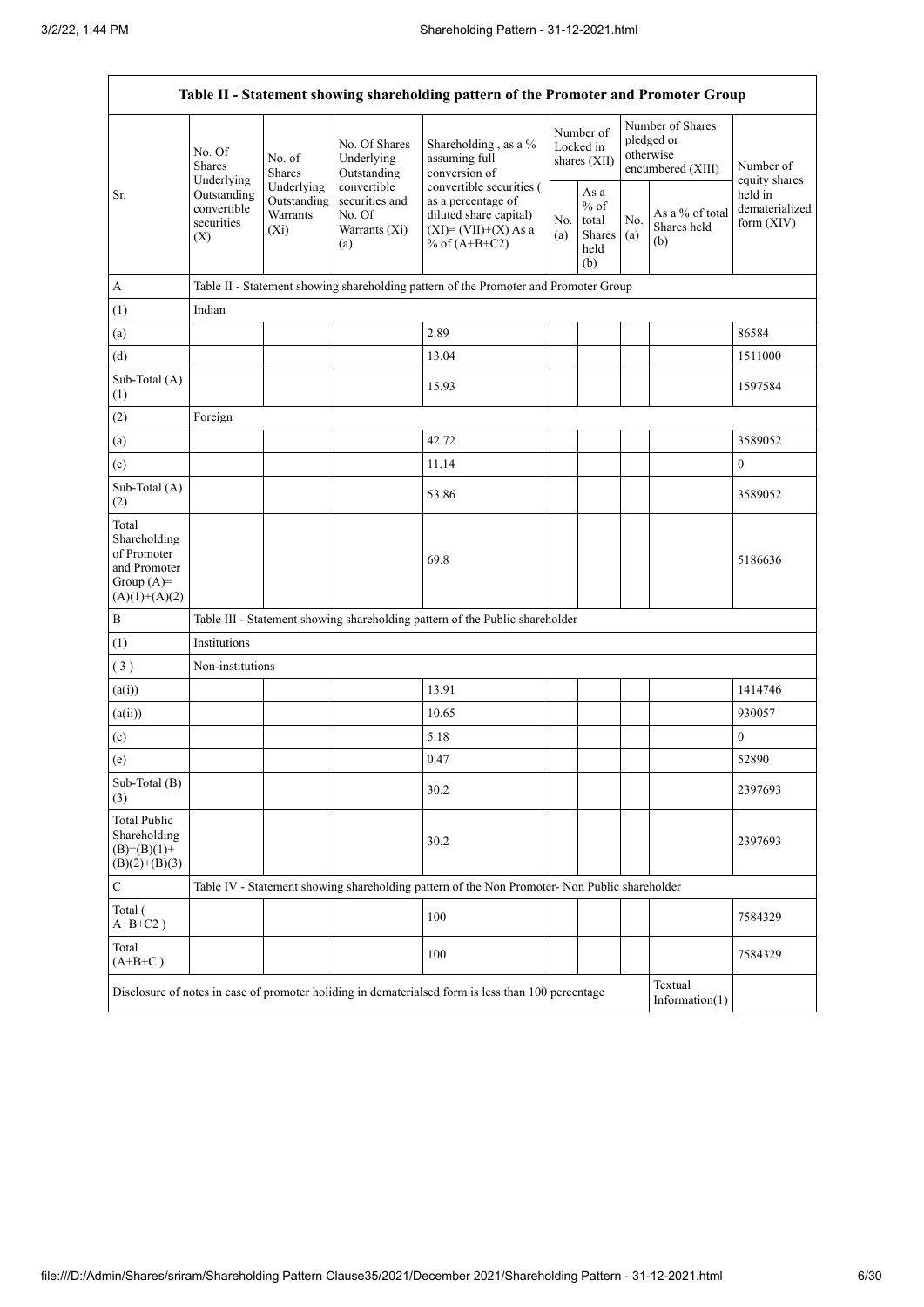| <b>Text Block</b>     |                                                                                                                                                                                                                                                                                                                                                                                                                                                                                                                                                |  |  |  |  |  |  |
|-----------------------|------------------------------------------------------------------------------------------------------------------------------------------------------------------------------------------------------------------------------------------------------------------------------------------------------------------------------------------------------------------------------------------------------------------------------------------------------------------------------------------------------------------------------------------------|--|--|--|--|--|--|
| Textual Information() | With regard to the shares held by Mr P Ravindra Reddy holder has deceased and the family members are<br>in process of Transmitting the shares after completing the necessary legal formalities. The Company is<br>continuously in follow up with the promoters for dematerialising the shares and as on the date of filing<br>this shareholding pattern the demat percentage is 65%. The Company would strive and achieve the<br>remaining percentage in demat. Company is following up with promoters to get dematerialising their<br>shares. |  |  |  |  |  |  |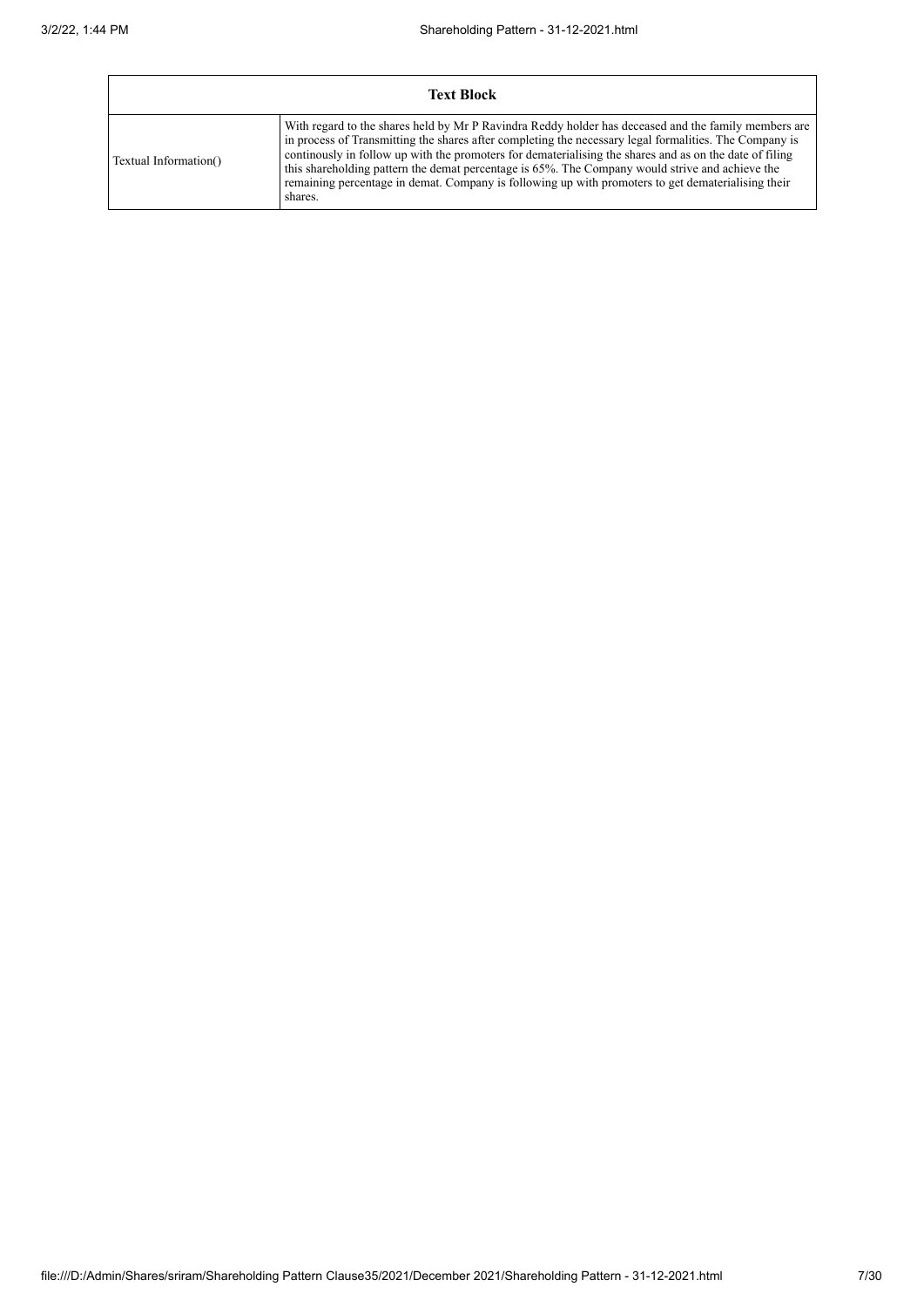|                                                                                                                                                                                          | Individuals/Hindu undivided Family |                                                                    |                                   |                                                 |                  |                       |                  |
|------------------------------------------------------------------------------------------------------------------------------------------------------------------------------------------|------------------------------------|--------------------------------------------------------------------|-----------------------------------|-------------------------------------------------|------------------|-----------------------|------------------|
| Searial No.                                                                                                                                                                              | $\mathbf{1}$                       | $\mathfrak{2}$                                                     | 3                                 | $\overline{4}$                                  | 5                | 6                     | $\sqrt{ }$       |
| Name of the<br>Shareholders (I)                                                                                                                                                          | SAMANTHA<br><b>REDDY</b>           | <b>SRINIVAS</b><br><b>REDDY</b><br><b>PARVATHA</b><br><b>REDDY</b> | NEELAM<br>JAYANTH<br><b>REDDY</b> | $\mathbf{P}$<br><b>RAVINDRA</b><br><b>REDDY</b> | <b>HARSHINI</b>  | DR K<br><b>LAHIRI</b> | P<br>LEELAVATHI  |
| PAN(II)                                                                                                                                                                                  | ADFPP4125P                         | APSPP0320D                                                         | ACUPN6853C                        | AFXPP2429R                                      | BICPP2053F       | AAIPL5235C            | AGXPP3009M       |
| No. of fully paid<br>up equity shares<br>held (IV)                                                                                                                                       | 15900                              | 300                                                                | 7900                              | 212110                                          | 18000            | 600                   | 2510             |
| No. Of Partly paid-<br>up equity shares<br>held(V)                                                                                                                                       |                                    |                                                                    |                                   |                                                 |                  |                       |                  |
| No. Of shares<br>underlying<br>Depository<br>Receipts (VI)                                                                                                                               |                                    |                                                                    |                                   |                                                 |                  |                       |                  |
| Total nos. shares<br>held $(VII) = (IV) +$<br>$(V)+(VI)$                                                                                                                                 | 15900                              | 300                                                                | 7900                              | 212110                                          | 18000            | 600                   | 2510             |
| Shareholding as a<br>% of total no. of<br>shares (calculated<br>as per SCRR,<br>1957) (VIII) As a<br>% of $(A+B+C2)$                                                                     | 0.14                               | $\boldsymbol{0}$                                                   | 0.07                              | 1.83                                            | 0.16             | 0.01                  | 0.02             |
|                                                                                                                                                                                          |                                    | Number of Voting Rights held in each class of securities (IX)      |                                   |                                                 |                  |                       |                  |
| Class eg: $X$                                                                                                                                                                            | 15900                              | 300                                                                | 7900                              | 212110                                          | 18000            | 600                   | 2510             |
| Class eg:y                                                                                                                                                                               |                                    |                                                                    |                                   |                                                 |                  |                       |                  |
| Total                                                                                                                                                                                    | 15900                              | 300                                                                | 7900                              | 212110                                          | 18000            | 600                   | 2510             |
| Total as a % of<br><b>Total Voting rights</b>                                                                                                                                            | 0.14                               | $\boldsymbol{0}$                                                   | 0.07                              | 1.83                                            | 0.16             | 0.01                  | $0.02\,$         |
| No. Of Shares<br>Underlying<br>Outstanding<br>convertible<br>securities $(X)$                                                                                                            |                                    |                                                                    |                                   |                                                 |                  |                       |                  |
| No. of Shares<br>Underlying<br>Outstanding<br>Warrants (Xi)                                                                                                                              |                                    |                                                                    |                                   |                                                 |                  |                       |                  |
| No. Of Shares<br>Underlying<br>Outstanding<br>convertible<br>securities and No.<br>Of Warrants (Xi)<br>(a)                                                                               |                                    |                                                                    |                                   |                                                 |                  |                       |                  |
| Shareholding, as a<br>% assuming full<br>conversion of<br>convertible<br>securities (as a<br>percentage of<br>diluted share<br>capital) (XI)=<br>$(VII)+(Xi)(a)$ As a<br>% of $(A+B+C2)$ | 0.14                               | $\boldsymbol{0}$                                                   | 0.07                              | 1.83                                            | 0.16             | 0.01                  | 0.02             |
| Number of Locked in shares (XII)                                                                                                                                                         |                                    |                                                                    |                                   |                                                 |                  |                       |                  |
| No. $(a)$                                                                                                                                                                                |                                    |                                                                    |                                   |                                                 |                  |                       |                  |
| As a % of total<br>Shares held (b)                                                                                                                                                       |                                    |                                                                    |                                   |                                                 |                  |                       |                  |
|                                                                                                                                                                                          |                                    | Number of Shares pledged or otherwise encumbered (XIII)            |                                   |                                                 |                  |                       |                  |
| No. (a)                                                                                                                                                                                  |                                    |                                                                    |                                   |                                                 |                  |                       |                  |
| As a $\%$ of total<br>Shares held (b)                                                                                                                                                    |                                    |                                                                    |                                   |                                                 |                  |                       |                  |
| Number of equity<br>shares held in                                                                                                                                                       | 5390                               | 300                                                                | 7900                              | $\boldsymbol{0}$                                | $\boldsymbol{0}$ | $\boldsymbol{0}$      | $\boldsymbol{0}$ |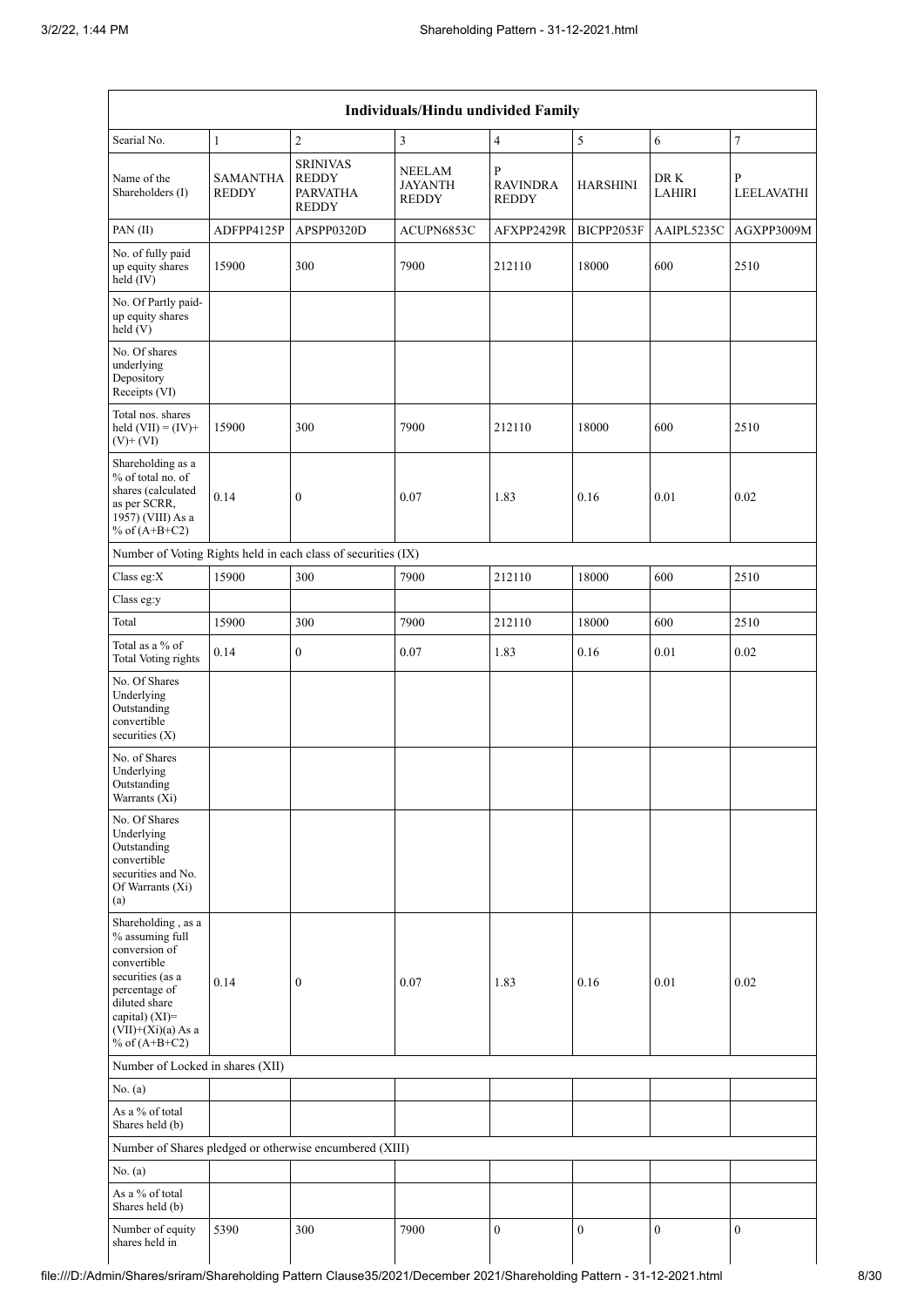## 3/2/22, 1:44 PM Shareholding Pattern - 31-12-2021.html

| dematerialized<br>form $(XIV)$  |          |          |                |          |                   |                   |          |  |
|---------------------------------|----------|----------|----------------|----------|-------------------|-------------------|----------|--|
| Reason for not providing PAN    |          |          |                |          |                   |                   |          |  |
| Reason for not<br>providing PAN |          |          |                |          |                   |                   |          |  |
| Shareholder type                | Promoter | Promoter | Promoter Group | Promoter | Promoter<br>Group | Promoter<br>Group | Promoter |  |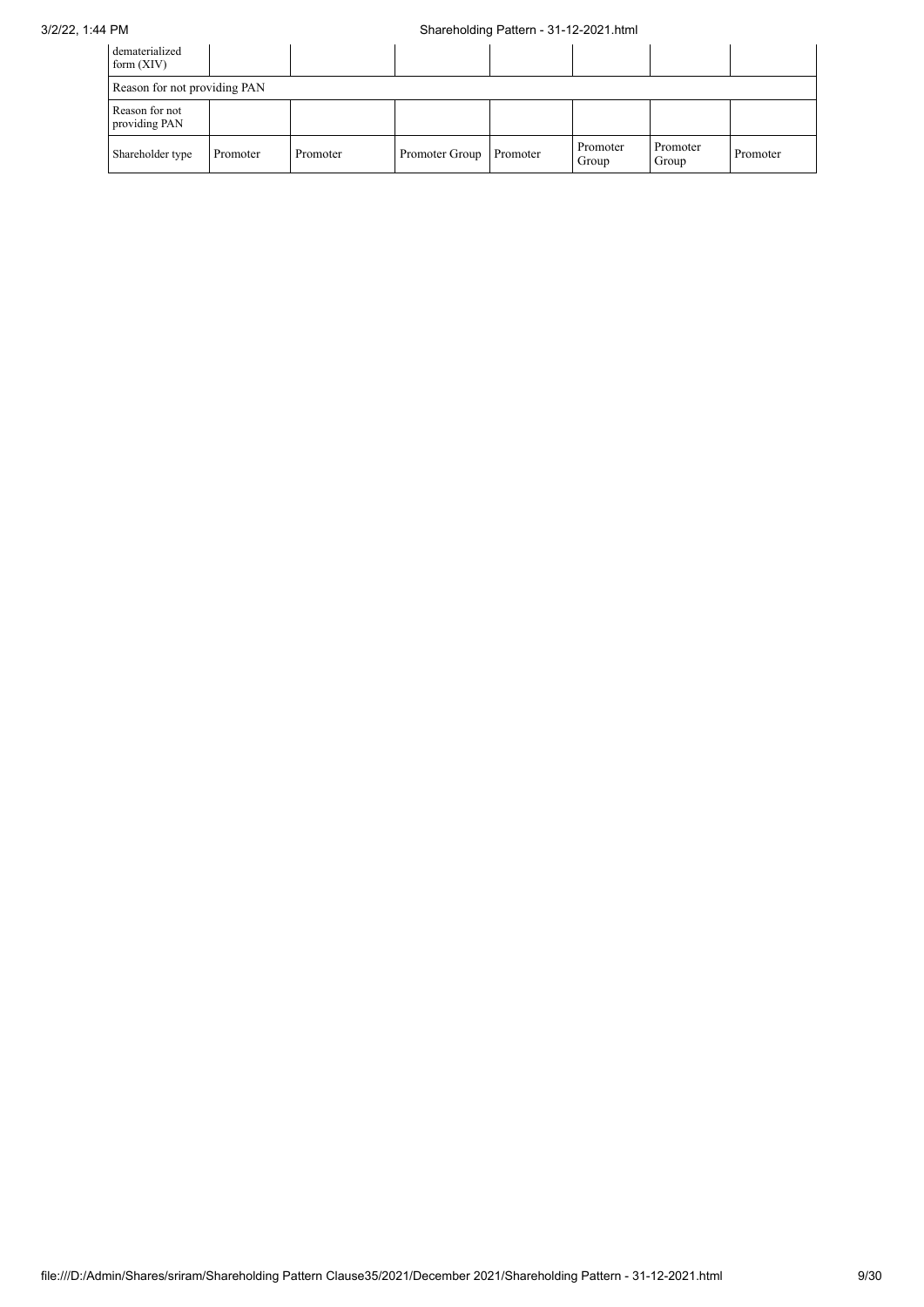| Individuals/Hindu undivided Family                                                                                                                                                       |                           |                  |                          |                                                  |                                               |                                      |                                       |
|------------------------------------------------------------------------------------------------------------------------------------------------------------------------------------------|---------------------------|------------------|--------------------------|--------------------------------------------------|-----------------------------------------------|--------------------------------------|---------------------------------------|
| Searial No.                                                                                                                                                                              | $\,8\,$                   | 9                | 10                       | 11                                               | 12                                            | 13                                   | 14                                    |
| Name of the<br>Shareholders (I)                                                                                                                                                          | N LAVANYA<br><b>REDDY</b> | <b>S RAMESH</b>  | L PRATAP<br><b>REDDY</b> | $\mathbb{R}$<br><b>SUBBARAMI</b><br><b>REDDY</b> | <b>JMADAN</b><br><b>MOHAN</b><br><b>REDDY</b> | J<br><b>VASANTHA</b><br><b>REDDY</b> | N<br><b>CHINNAPPA</b><br><b>REDDY</b> |
| PAN(II)                                                                                                                                                                                  | ZZZZZ9999Z                | ZZZZZ9999Z       | ABDPL6050F               | AHWPR4951N                                       | ACRPJ6691D                                    | ADEPJ8596K                           | ZZZZZ9999Z                            |
| No. of fully paid<br>up equity shares<br>held (IV)                                                                                                                                       | 2500                      | 2000             | 1000                     | 1010                                             | 10                                            | 71004                                | 10                                    |
| No. Of Partly paid-<br>up equity shares<br>$\text{held}(V)$                                                                                                                              |                           |                  |                          |                                                  |                                               |                                      |                                       |
| No. Of shares<br>underlying<br>Depository<br>Receipts (VI)                                                                                                                               |                           |                  |                          |                                                  |                                               |                                      |                                       |
| Total nos. shares<br>held $(VII) = (IV) +$<br>$(V)$ + $(VI)$                                                                                                                             | 2500                      | 2000             | 1000                     | 1010                                             | 10                                            | 71004                                | 10                                    |
| Shareholding as a<br>% of total no. of<br>shares (calculated<br>as per SCRR,<br>1957) (VIII) As a<br>% of $(A+B+C2)$                                                                     | 0.02                      | 0.02             | 0.01                     | 0.01                                             | $\boldsymbol{0}$                              | 0.61                                 | $\boldsymbol{0}$                      |
| Number of Voting Rights held in each class of securities (IX)                                                                                                                            |                           |                  |                          |                                                  |                                               |                                      |                                       |
| Class eg:X                                                                                                                                                                               | 2500                      | 2000             | 1000                     | 1010                                             | 10                                            | 71004                                | 10                                    |
| Class eg:y                                                                                                                                                                               |                           |                  |                          |                                                  |                                               |                                      |                                       |
| Total                                                                                                                                                                                    | 2500                      | 2000             | 1000                     | 1010                                             | 10                                            | 71004                                | 10                                    |
| Total as a % of<br><b>Total Voting rights</b>                                                                                                                                            | 0.02                      | 0.02             | 0.01                     | 0.01                                             | $\boldsymbol{0}$                              | 0.61                                 | $\boldsymbol{0}$                      |
| No. Of Shares<br>Underlying<br>Outstanding<br>convertible<br>securities (X)                                                                                                              |                           |                  |                          |                                                  |                                               |                                      |                                       |
| No. of Shares<br>Underlying<br>Outstanding<br>Warrants (Xi)                                                                                                                              |                           |                  |                          |                                                  |                                               |                                      |                                       |
| No. Of Shares<br>Underlying<br>Outstanding<br>convertible<br>securities and No.<br>Of Warrants (Xi)<br>(a)                                                                               |                           |                  |                          |                                                  |                                               |                                      |                                       |
| Shareholding, as a<br>% assuming full<br>conversion of<br>convertible<br>securities (as a<br>percentage of<br>diluted share<br>capital) (XI)=<br>$(VII)+(Xi)(a)$ As a<br>% of $(A+B+C2)$ | 0.02                      | 0.02             | 0.01                     | 0.01                                             | $\boldsymbol{0}$                              | 0.61                                 | $\boldsymbol{0}$                      |
| Number of Locked in shares (XII)                                                                                                                                                         |                           |                  |                          |                                                  |                                               |                                      |                                       |
| No. (a)                                                                                                                                                                                  |                           |                  |                          |                                                  |                                               |                                      |                                       |
| As a % of total<br>Shares held (b)                                                                                                                                                       |                           |                  |                          |                                                  |                                               |                                      |                                       |
| Number of Shares pledged or otherwise encumbered (XIII)                                                                                                                                  |                           |                  |                          |                                                  |                                               |                                      |                                       |
| No. (a)                                                                                                                                                                                  |                           |                  |                          |                                                  |                                               |                                      |                                       |
| As a % of total<br>Shares held (b)                                                                                                                                                       |                           |                  |                          |                                                  |                                               |                                      |                                       |
| Number of equity<br>shares held in<br>dematerialized<br>form (XIV)                                                                                                                       | $\boldsymbol{0}$          | $\boldsymbol{0}$ | 1000                     | 1000                                             | $\boldsymbol{0}$                              | 70994                                | $\boldsymbol{0}$                      |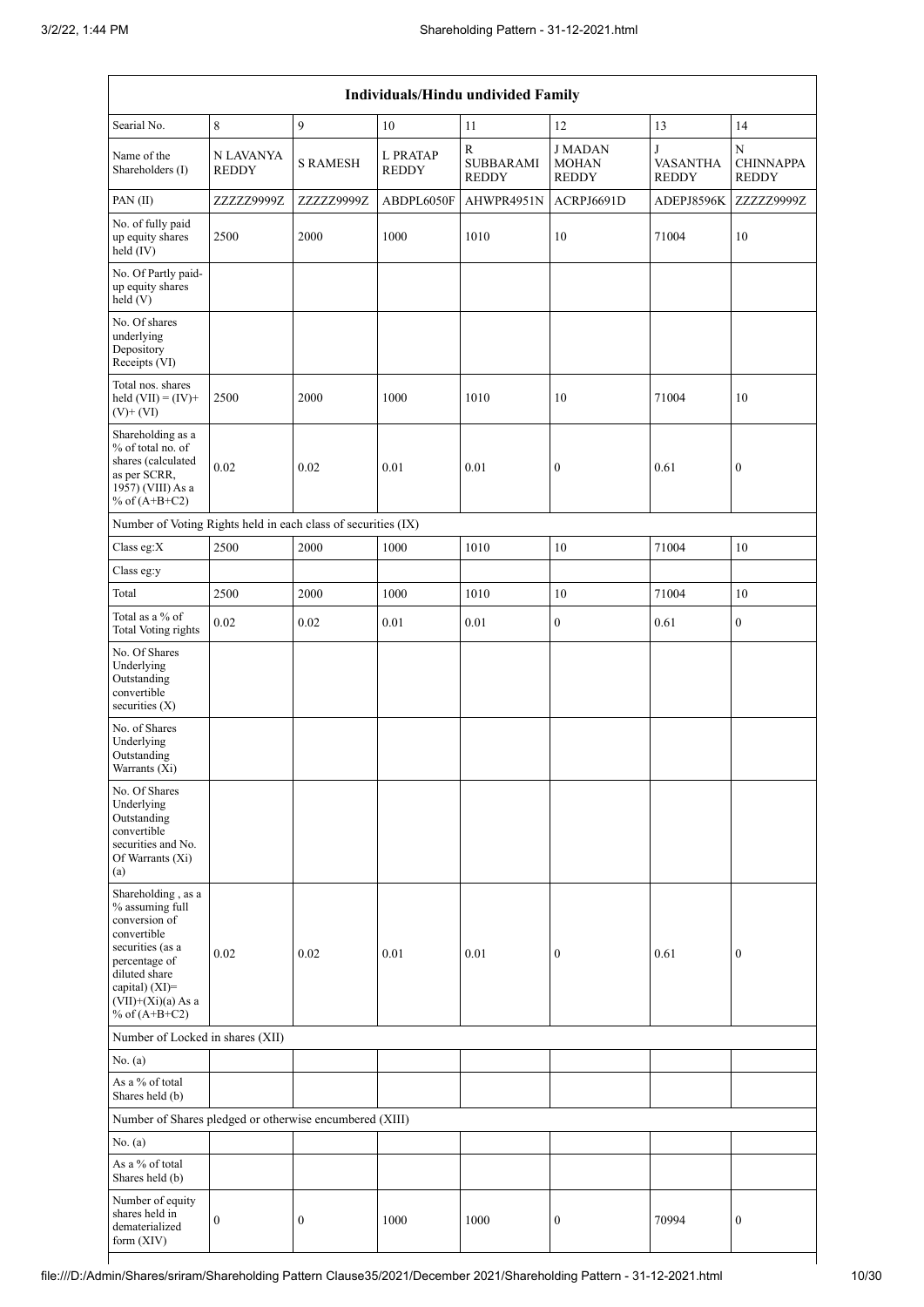| Reason for not providing PAN    |                   |                                          |                   |          |          |          |                              |  |
|---------------------------------|-------------------|------------------------------------------|-------------------|----------|----------|----------|------------------------------|--|
| Reason for not<br>providing PAN | Textual           | Textual<br>Information(1) Information(2) |                   |          |          |          | Textual<br>Information $(3)$ |  |
| Shareholder type                | Promoter<br>Group | Promoter<br>Group                        | Promoter<br>Group | Promoter | Promoter | Promoter | Promoter                     |  |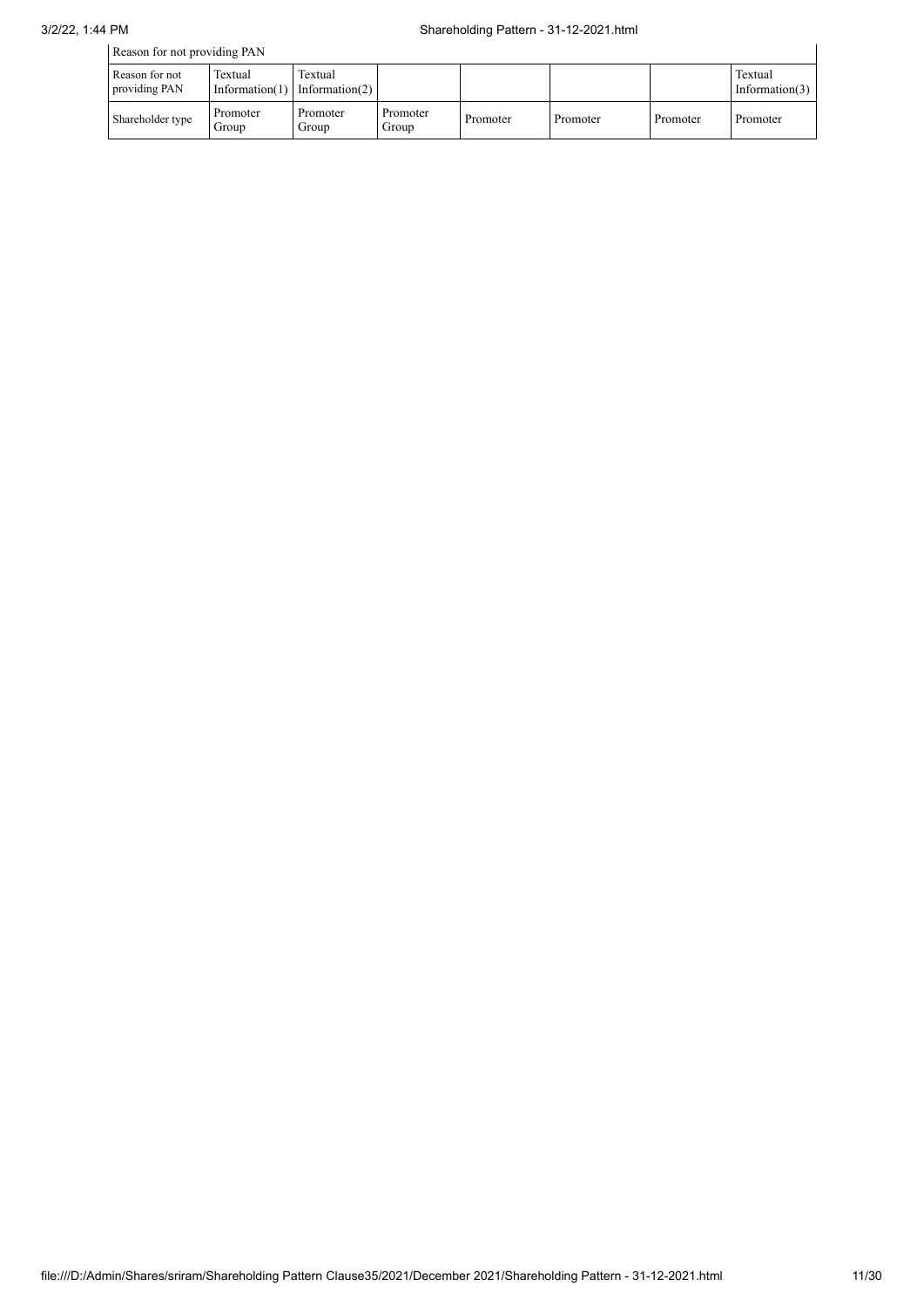| Individuals/Hindu undivided Family                                                                                                                                                       |                                                               |                       |  |  |  |  |  |  |
|------------------------------------------------------------------------------------------------------------------------------------------------------------------------------------------|---------------------------------------------------------------|-----------------------|--|--|--|--|--|--|
| Searial No.                                                                                                                                                                              | 15                                                            |                       |  |  |  |  |  |  |
| Name of the<br>Shareholders (I)                                                                                                                                                          | <b>ARUN RAJ</b>                                               | Click here to go back |  |  |  |  |  |  |
| PAN(II)                                                                                                                                                                                  | ZZZZZ9999Z                                                    | Total                 |  |  |  |  |  |  |
| No. of fully paid<br>up equity shares<br>$held$ (IV)                                                                                                                                     | 10                                                            | 334864                |  |  |  |  |  |  |
| No. Of Partly paid-<br>up equity shares<br>held (V)                                                                                                                                      |                                                               |                       |  |  |  |  |  |  |
| No. Of shares<br>underlying<br>Depository<br>Receipts (VI)                                                                                                                               |                                                               |                       |  |  |  |  |  |  |
| Total nos. shares<br>held $(VII) = (IV) +$<br>$(V)$ + $(VI)$                                                                                                                             | 10                                                            | 334864                |  |  |  |  |  |  |
| Shareholding as a<br>% of total no. of<br>shares (calculated<br>as per SCRR,<br>1957) (VIII) As a<br>% of $(A+B+C2)$                                                                     | $\boldsymbol{0}$                                              | 2.89                  |  |  |  |  |  |  |
|                                                                                                                                                                                          | Number of Voting Rights held in each class of securities (IX) |                       |  |  |  |  |  |  |
| Class eg:X                                                                                                                                                                               | 10                                                            | 334864                |  |  |  |  |  |  |
| Class eg:y                                                                                                                                                                               |                                                               |                       |  |  |  |  |  |  |
| Total                                                                                                                                                                                    | 10                                                            | 334864                |  |  |  |  |  |  |
| Total as a % of<br><b>Total Voting rights</b>                                                                                                                                            | $\boldsymbol{0}$                                              | 2.89                  |  |  |  |  |  |  |
| No. Of Shares<br>Underlying<br>Outstanding<br>convertible<br>securities $(X)$                                                                                                            |                                                               |                       |  |  |  |  |  |  |
| No. of Shares<br>Underlying<br>Outstanding<br>Warrants (Xi)                                                                                                                              |                                                               |                       |  |  |  |  |  |  |
| No. Of Shares<br>Underlying<br>Outstanding<br>convertible<br>securities and No.<br>Of Warrants (Xi)<br>(a)                                                                               |                                                               |                       |  |  |  |  |  |  |
| Shareholding, as a<br>% assuming full<br>conversion of<br>convertible<br>securities (as a<br>percentage of<br>diluted share<br>capital) (XI)=<br>$(VII)+(Xi)(a)$ As a<br>% of $(A+B+C2)$ | $\boldsymbol{0}$                                              | 2.89                  |  |  |  |  |  |  |
| Number of Locked in shares (XII)                                                                                                                                                         |                                                               |                       |  |  |  |  |  |  |
| No. (a)                                                                                                                                                                                  |                                                               |                       |  |  |  |  |  |  |
| As a % of total<br>Shares held (b)                                                                                                                                                       |                                                               |                       |  |  |  |  |  |  |
|                                                                                                                                                                                          | Number of Shares pledged or otherwise encumbered (XIII)       |                       |  |  |  |  |  |  |
| No. (a)                                                                                                                                                                                  |                                                               |                       |  |  |  |  |  |  |
| As a % of total<br>Shares held (b)                                                                                                                                                       |                                                               |                       |  |  |  |  |  |  |
| Number of equity<br>shares held in<br>dematerialized<br>form $(XIV)$                                                                                                                     | $\boldsymbol{0}$                                              | 86584                 |  |  |  |  |  |  |
| Reason for not providing PAN                                                                                                                                                             |                                                               |                       |  |  |  |  |  |  |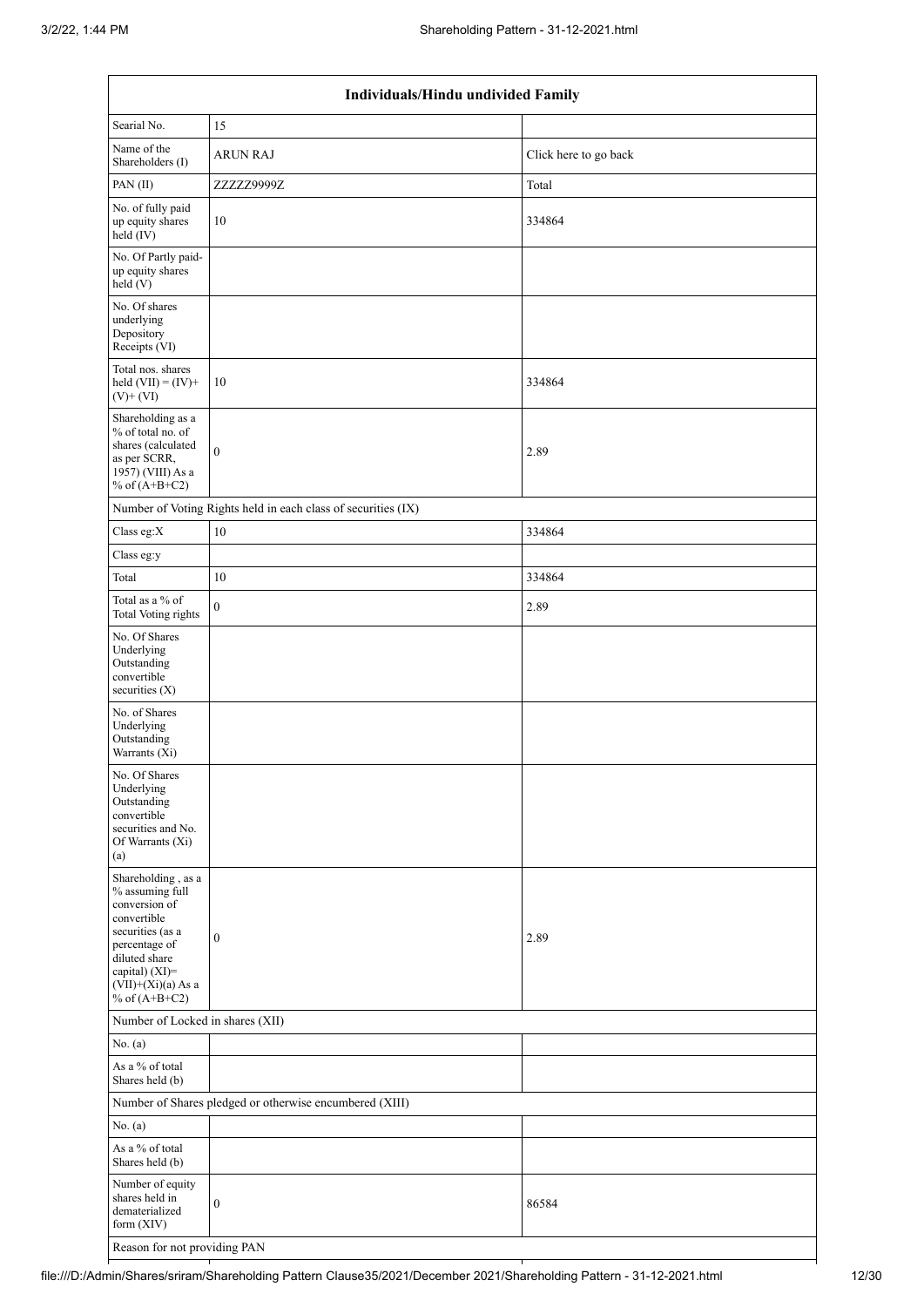| Reason for not<br>providing PAN | Textual Information(4) |  |
|---------------------------------|------------------------|--|
| Shareholder type                | Promoter               |  |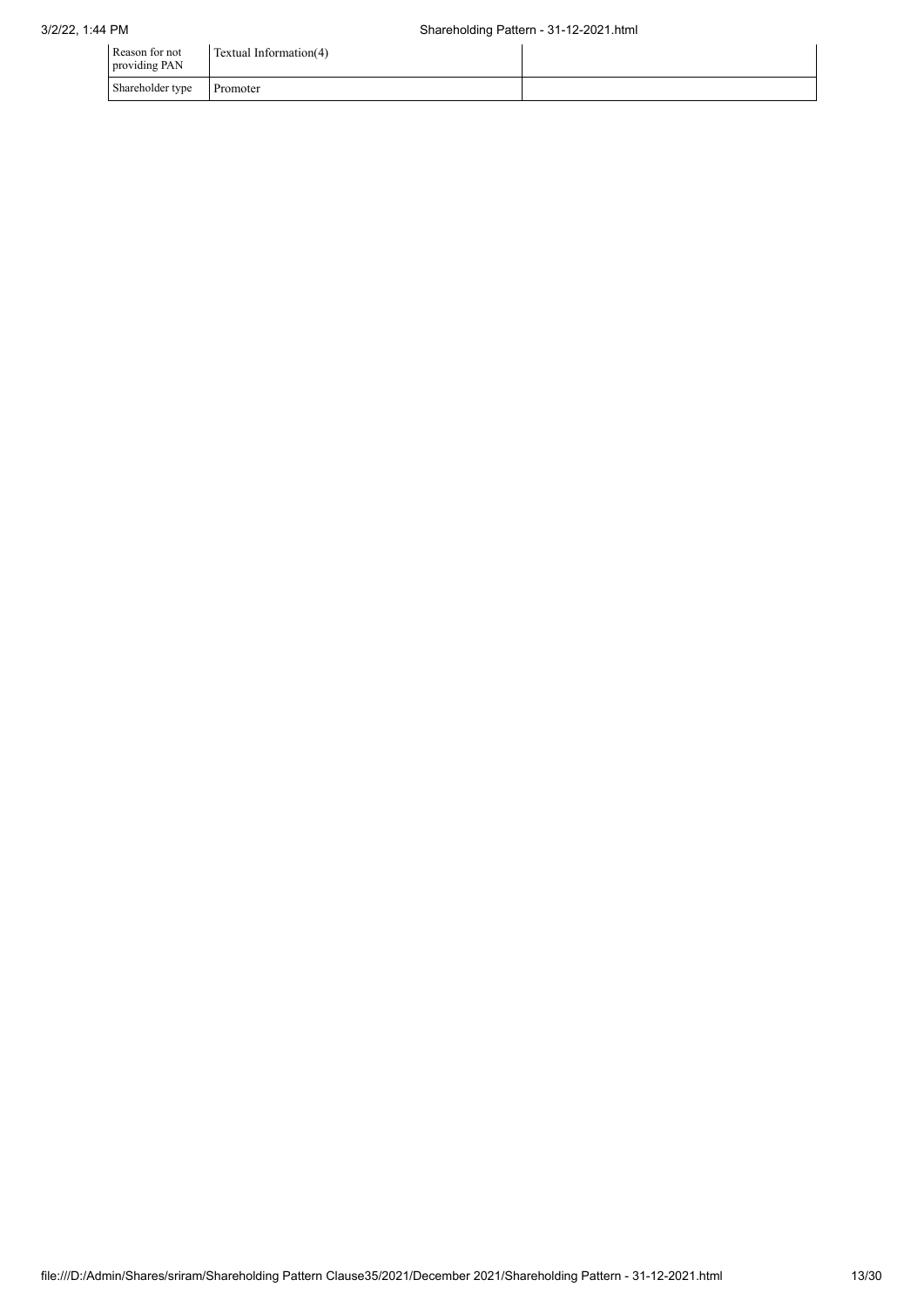| <b>Text Block</b>      |                                                                                                                                                                                                                           |  |  |
|------------------------|---------------------------------------------------------------------------------------------------------------------------------------------------------------------------------------------------------------------------|--|--|
| Textual Information(1) | Person belongs to the promoter group and defined as promoter group in the public issue. They are not in<br>touch with company and not part of the day to day management. They are not shared their PAN no with<br>company |  |  |
| Textual Information(2) | Person belongs to the promoter group and defined as promoter group in the public issue. They are not in<br>touch with company and not part of the day to day management. They are not shared their PAN no with<br>company |  |  |
| Textual Information(3) | Person belongs to the promoter group and defined as promoter group in the public issue. They are not in<br>touch with company and not part of the day to day management. They are not shared their PAN no with<br>company |  |  |
| Textual Information(4) | Person belongs to the promoter group and defined as promoter group in the public issue. They are not in<br>touch with company and not part of the day to day management. They are not shared their PAN no with<br>company |  |  |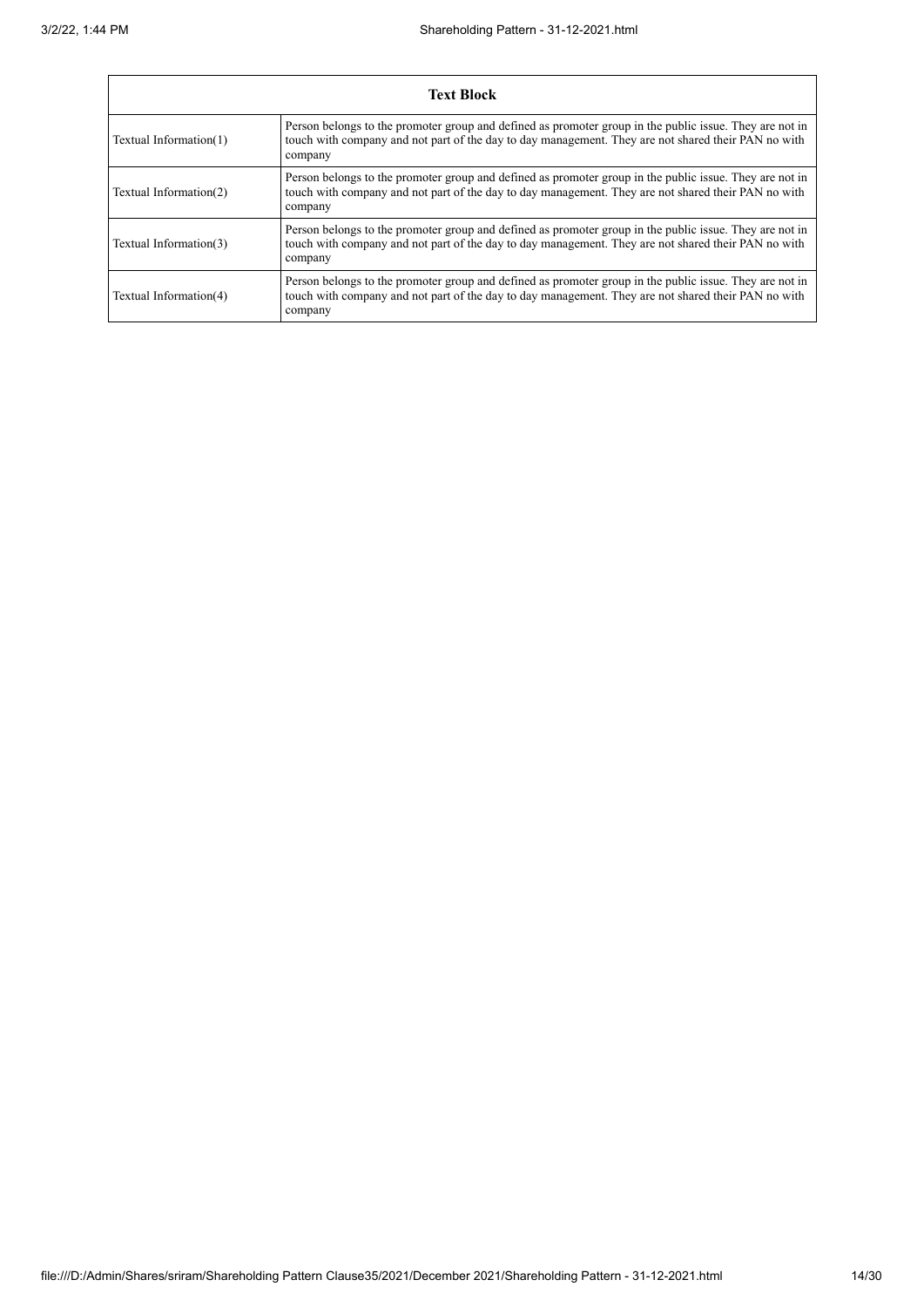| Any Other (specify)                                                                                                                                                                  |                                                               |                       |  |  |  |
|--------------------------------------------------------------------------------------------------------------------------------------------------------------------------------------|---------------------------------------------------------------|-----------------------|--|--|--|
| Searial No.                                                                                                                                                                          | 1                                                             |                       |  |  |  |
| Category                                                                                                                                                                             | <b>Bodies Corporate</b>                                       | Click here to go back |  |  |  |
| Name of the<br>Shareholders (I)                                                                                                                                                      | RAVILEELA GRANITES LIMITED                                    |                       |  |  |  |
| PAN(II)                                                                                                                                                                              | AABCR0721R                                                    | Total                 |  |  |  |
| No. of the<br>Shareholders (I)                                                                                                                                                       | 1                                                             | $\mathbf{1}$          |  |  |  |
| No. of fully paid<br>up equity shares<br>held (IV)                                                                                                                                   | 1511000                                                       | 1511000               |  |  |  |
| No. Of Partly paid-<br>up equity shares<br>held(V)                                                                                                                                   |                                                               |                       |  |  |  |
| No. Of shares<br>underlying<br>Depository<br>Receipts (VI)                                                                                                                           |                                                               |                       |  |  |  |
| Total nos. shares<br>held $(VII) = (IV) +$<br>$(V)$ + $(VI)$                                                                                                                         | 1511000                                                       | 1511000               |  |  |  |
| Shareholding as a<br>% of total no. of<br>shares (calculated<br>as per SCRR,<br>1957) (VIII) As a<br>% of $(A+B+C2)$                                                                 | 13.04                                                         | 13.04                 |  |  |  |
|                                                                                                                                                                                      | Number of Voting Rights held in each class of securities (IX) |                       |  |  |  |
| Class eg: $\mathbf X$                                                                                                                                                                | 1511000                                                       | 1511000               |  |  |  |
| Class eg:y                                                                                                                                                                           |                                                               |                       |  |  |  |
| Total                                                                                                                                                                                | 1511000                                                       | 1511000               |  |  |  |
| Total as a % of<br><b>Total Voting rights</b>                                                                                                                                        | 13.04                                                         | 13.04                 |  |  |  |
| No. Of Shares<br>Underlying<br>Outstanding<br>convertible<br>securities $(X)$                                                                                                        |                                                               |                       |  |  |  |
| No. of Shares<br>Underlying<br>Outstanding<br>Warrants (Xi)                                                                                                                          |                                                               |                       |  |  |  |
| No. Of Shares<br>Underlying<br>Outstanding<br>convertible<br>securities and No.<br>Of Warrants (Xi)<br>(a)                                                                           |                                                               |                       |  |  |  |
| Shareholding, as a<br>% assuming full<br>conversion of<br>convertible<br>securities (as a<br>percentage of<br>diluted share<br>capital) (XI)=<br>$(VII)+(X)$ As a %<br>of $(A+B+C2)$ | 13.04                                                         | 13.04                 |  |  |  |
| Number of Locked in shares (XII)                                                                                                                                                     |                                                               |                       |  |  |  |
| No. (a)                                                                                                                                                                              |                                                               |                       |  |  |  |
| As a % of total<br>Shares held (b)                                                                                                                                                   |                                                               |                       |  |  |  |
|                                                                                                                                                                                      | Number of Shares pledged or otherwise encumbered (XIII)       |                       |  |  |  |
| No. (a)                                                                                                                                                                              |                                                               |                       |  |  |  |
| As a % of total<br>Shares held (b)                                                                                                                                                   |                                                               |                       |  |  |  |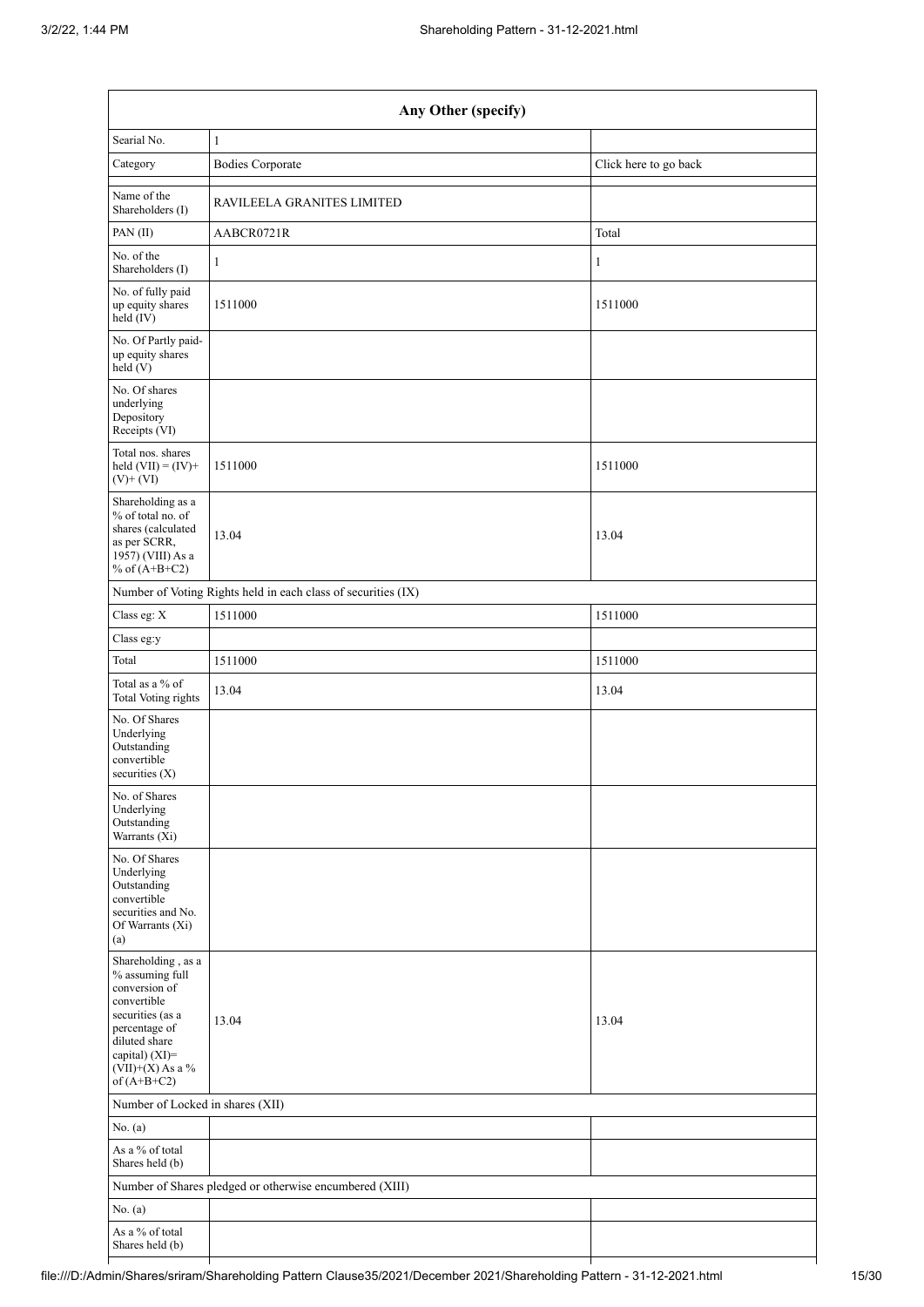| Number of equity<br>shares held in<br>dematerialized<br>form $(XIV)$ | 1511000  | 1511000 |
|----------------------------------------------------------------------|----------|---------|
| Reason for not providing PAN                                         |          |         |
| Reason for not<br>providing PAN                                      |          |         |
| Shareholder type                                                     | Promoter |         |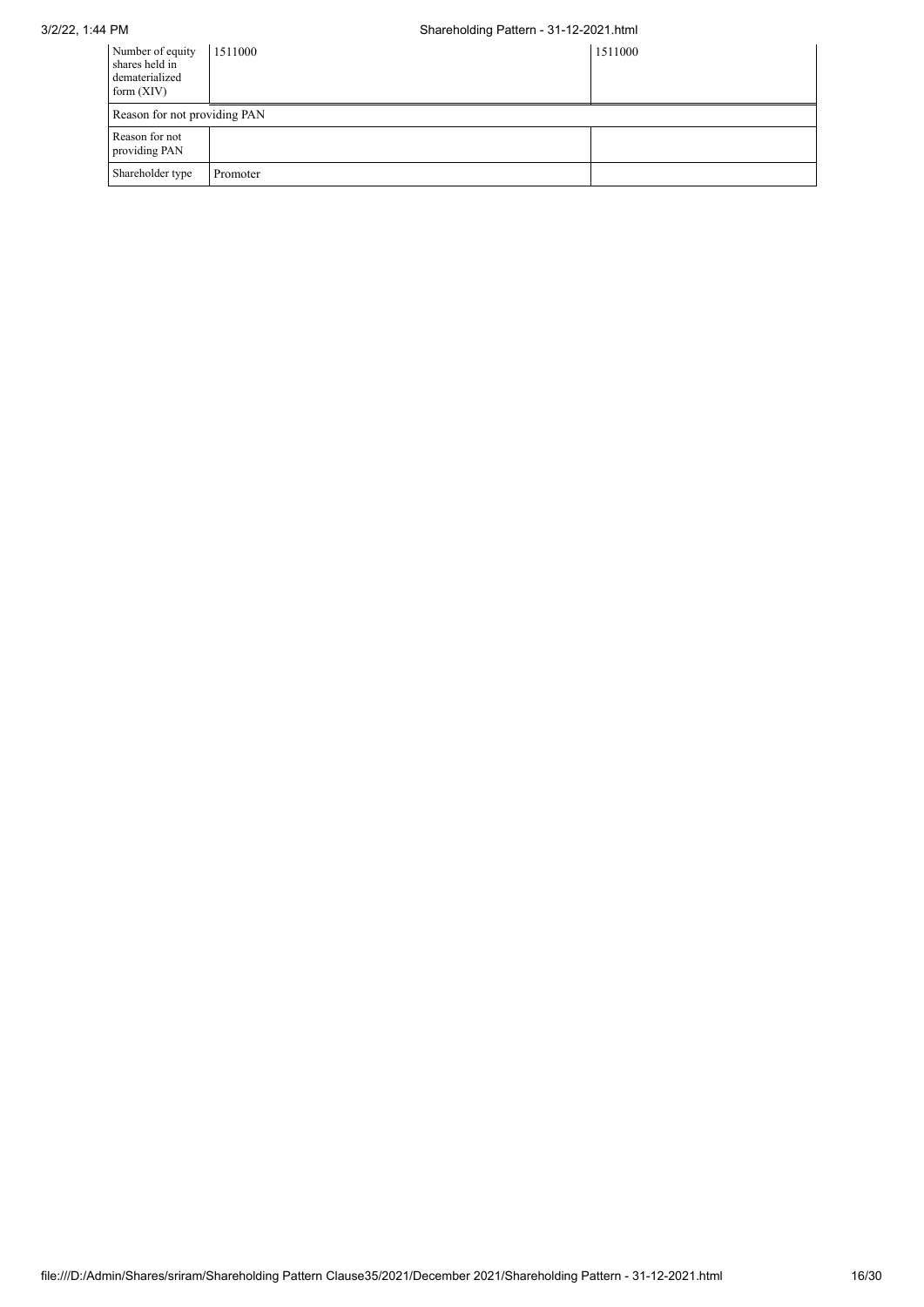| Individuals (NonResident Individuals/ Foreign Individuals)                                                                                                                                    |                                                               |                                           |                                  |                               |                                 |                           |                             |
|-----------------------------------------------------------------------------------------------------------------------------------------------------------------------------------------------|---------------------------------------------------------------|-------------------------------------------|----------------------------------|-------------------------------|---------------------------------|---------------------------|-----------------------------|
| Searial No.                                                                                                                                                                                   | $\mathbf{1}$                                                  | $\overline{2}$                            | $\mathfrak{Z}$                   | $\overline{4}$                | 5                               | 6                         | $\boldsymbol{7}$            |
| Name of the<br>Shareholders<br>$\left( \mathrm{I}\right)$                                                                                                                                     | <b>RAMACHANDRA</b><br><b>RAO NEMANI</b>                       | <b>JANAKIRAMA</b><br>VARMA<br><b>MEKA</b> | <b>SHARMILA</b><br><b>NEMANI</b> | <b>SUNIL</b><br><b>NEMANI</b> | <b>VINITHAP</b><br><b>VARMA</b> | PRATHIMA<br><b>NEMANI</b> | CHANDRALEKHA<br><b>MEKA</b> |
| PAN (II)                                                                                                                                                                                      | AFUPN8077R                                                    | AQXPM5086F                                | AXAPN2501L                       | AWRPN7930M                    | ZZZZZ9999Z                      | ZZZZZ9999Z                | ATUPM2351D                  |
| No. of fully<br>paid up equity<br>shares held<br>(IV)                                                                                                                                         | 2458760                                                       | 1085270                                   | 496700                           | 373600                        | 250300                          | 233400                    | 40000                       |
| No. Of Partly<br>paid-up equity<br>shares held<br>(V)                                                                                                                                         |                                                               |                                           |                                  |                               |                                 |                           |                             |
| No. Of shares<br>underlying<br>Depository<br>Receipts (VI)                                                                                                                                    |                                                               |                                           |                                  |                               |                                 |                           |                             |
| Total nos.<br>shares held<br>$(VII) = (IV) +$<br>$(V)$ + $(VI)$                                                                                                                               | 2458760                                                       | 1085270                                   | 496700                           | 373600                        | 250300                          | 233400                    | 40000                       |
| Shareholding<br>as a % of total<br>no. of shares<br>(calculated as<br>per SCRR,<br>1957) (VIII)<br>As a % of<br>$(A+B+C2)$                                                                    | 21.22                                                         | 9.37                                      | 4.29                             | 3.22                          | 2.16                            | 2.01                      | 0.35                        |
|                                                                                                                                                                                               | Number of Voting Rights held in each class of securities (IX) |                                           |                                  |                               |                                 |                           |                             |
| Class eg: X                                                                                                                                                                                   | 2458760                                                       | 1085270                                   | 496700                           | 373600                        | 250300                          | 233400                    | 40000                       |
| Class eg:y                                                                                                                                                                                    |                                                               |                                           |                                  |                               |                                 |                           |                             |
| Total                                                                                                                                                                                         | 2458760                                                       | 1085270                                   | 496700                           | 373600                        | 250300                          | 233400                    | 40000                       |
| Total as a %<br>of Total<br>Voting rights                                                                                                                                                     | 21.22                                                         | 9.37                                      | 4.29                             | 3.22                          | 2.16                            | 2.01                      | 0.35                        |
| No. Of Shares<br>Underlying<br>Outstanding<br>convertible<br>securities $(X)$                                                                                                                 |                                                               |                                           |                                  |                               |                                 |                           |                             |
| No. of Shares<br>Underlying<br>Outstanding<br>Warrants (Xi)                                                                                                                                   |                                                               |                                           |                                  |                               |                                 |                           |                             |
| No. Of Shares<br>Underlying<br>Outstanding<br>convertible<br>securities and<br>No. Of<br>Warrants (Xi)<br>(a)                                                                                 |                                                               |                                           |                                  |                               |                                 |                           |                             |
| Shareholding,<br>as a $\%$<br>assuming full<br>conversion of<br>convertible<br>securities (as a<br>percentage of<br>diluted share<br>capital) (XI)=<br>$(VII)+(X)$ As<br>a % of<br>$(A+B+C2)$ | 21.22                                                         | 9.37                                      | 4.29                             | 3.22                          | 2.16                            | 2.01                      | 0.35                        |
|                                                                                                                                                                                               | Number of Locked in shares (XII)                              |                                           |                                  |                               |                                 |                           |                             |
| No. (a)                                                                                                                                                                                       |                                                               |                                           |                                  |                               |                                 |                           |                             |
| As a % of<br>total Shares<br>held (b)                                                                                                                                                         |                                                               |                                           |                                  |                               |                                 |                           |                             |

Number of Shares pledged or otherwise encumbered (XIII)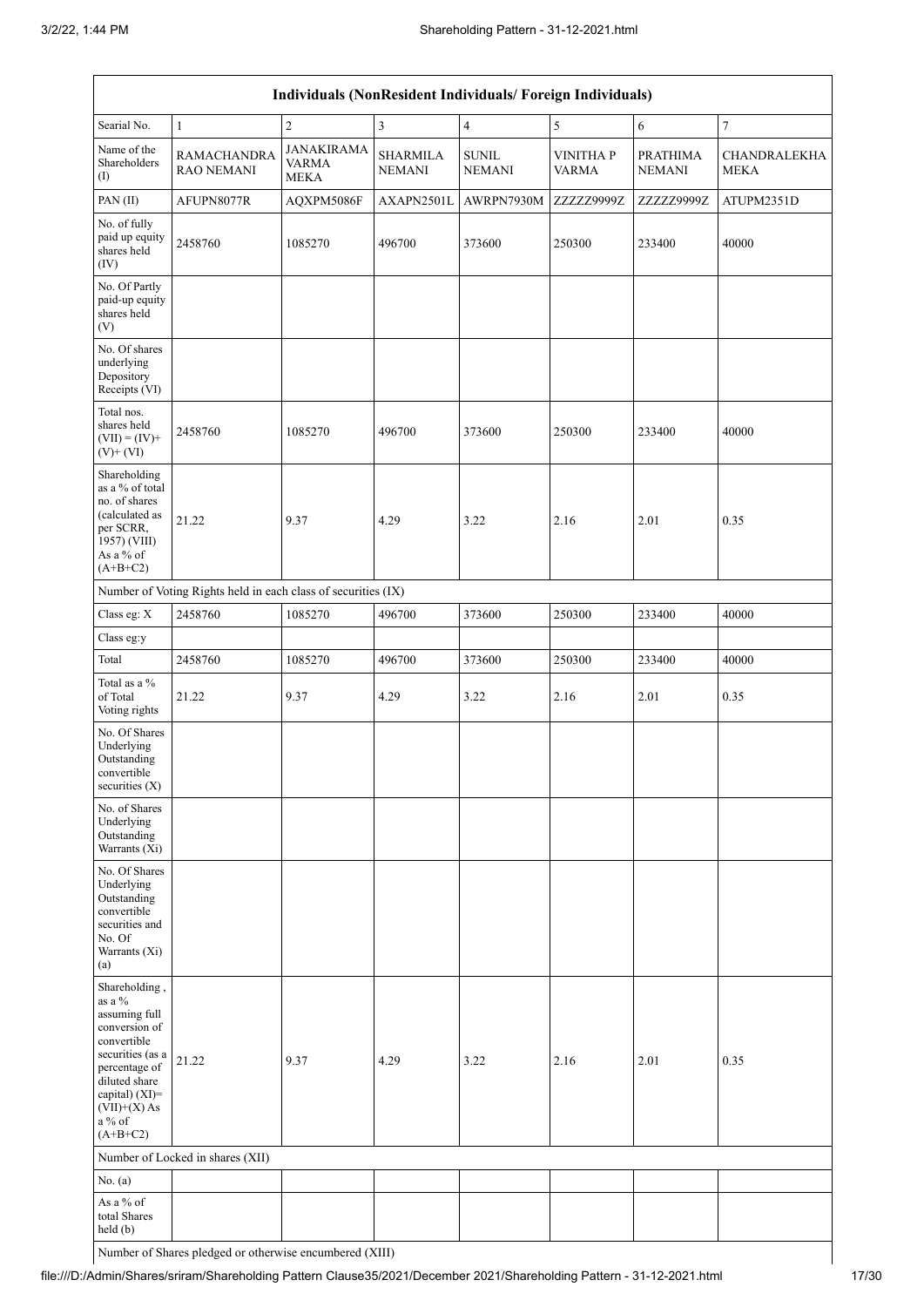| No. $(a)$                                                               |                              |                |                   |                   |                              |                              |                |
|-------------------------------------------------------------------------|------------------------------|----------------|-------------------|-------------------|------------------------------|------------------------------|----------------|
| As a $%$ of<br>total Shares<br>held(b)                                  |                              |                |                   |                   |                              |                              |                |
| Number of<br>equity shares<br>held in<br>dematerialized<br>form $(XIV)$ | 2458760                      | 1085270        | $\overline{0}$    | $\mathbf{0}$      | $\mathbf{0}$                 | $\theta$                     | 40000          |
|                                                                         | Reason for not providing PAN |                |                   |                   |                              |                              |                |
| Reason for not<br>providing<br>PAN                                      |                              |                |                   |                   | Textual<br>Information $(1)$ | Textual<br>Information $(2)$ |                |
| Shareholder<br>type                                                     | Promoter                     | Promoter Group | Promoter<br>Group | Promoter<br>Group | Promoter<br>Group            | Promoter<br>Group            | Promoter Group |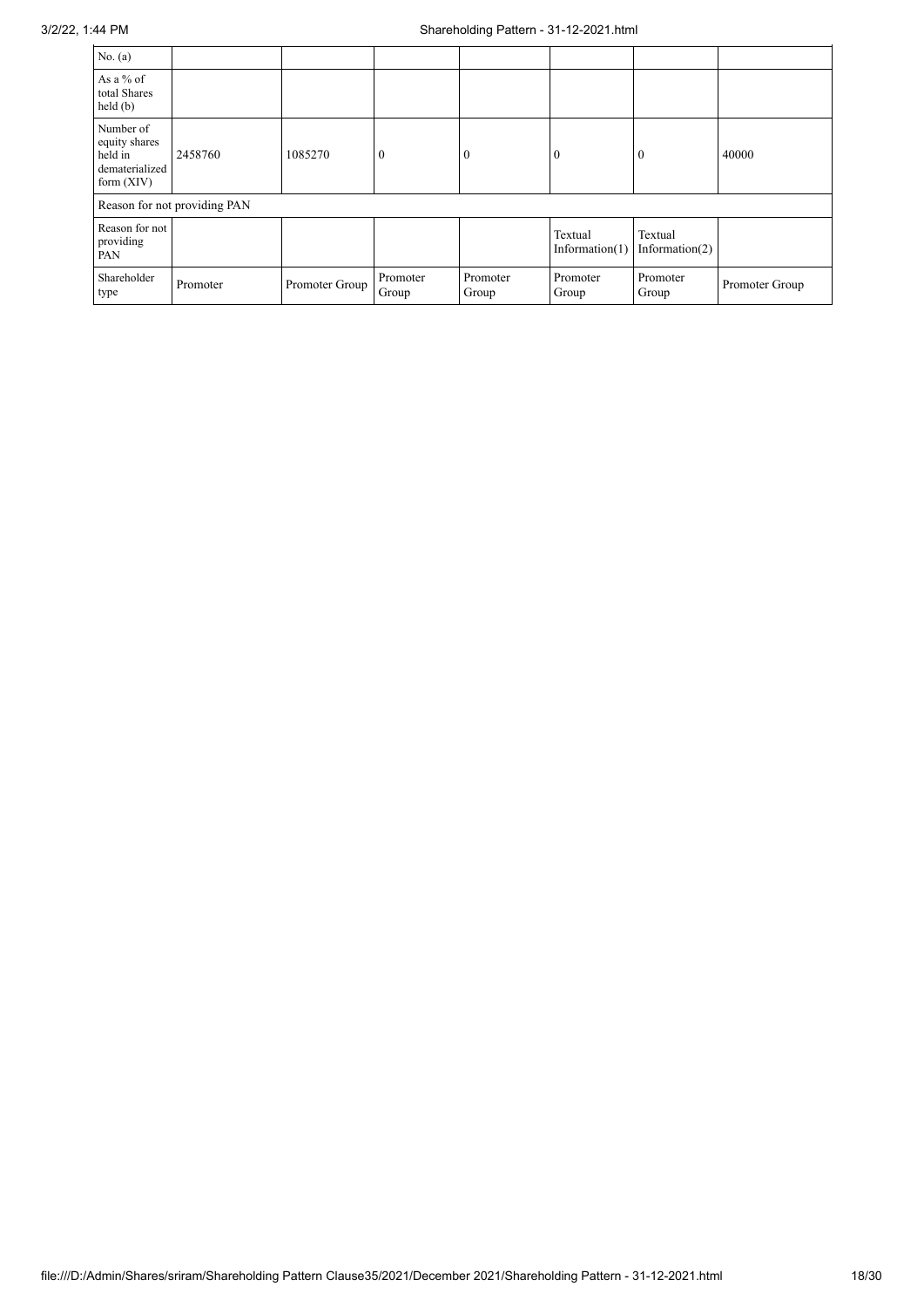| Individuals (NonResident Individuals/ Foreign Individuals)                                                                                                                           |                                                               |                    |                       |  |  |
|--------------------------------------------------------------------------------------------------------------------------------------------------------------------------------------|---------------------------------------------------------------|--------------------|-----------------------|--|--|
| Searial No.                                                                                                                                                                          | $\,8\,$                                                       | $\overline{9}$     |                       |  |  |
| Name of the<br>Shareholders (I)                                                                                                                                                      | KROTHAPALLI ANJANEYULU                                        | KRISHNA VARMA MEKA | Click here to go back |  |  |
| PAN(II)                                                                                                                                                                              | AQRPK0778N                                                    | BWNPM4272L         | Total                 |  |  |
| No. of fully paid<br>up equity shares<br>held (IV)                                                                                                                                   | 5022                                                          | 6270               | 4949322               |  |  |
| No. Of Partly paid-<br>up equity shares<br>held (V)                                                                                                                                  |                                                               |                    |                       |  |  |
| No. Of shares<br>underlying<br>Depository<br>Receipts (VI)                                                                                                                           |                                                               |                    |                       |  |  |
| Total nos. shares<br>held $(VII) = (IV) +$<br>$(V)$ + $(VI)$                                                                                                                         | 5022                                                          | 6270               | 4949322               |  |  |
| Shareholding as a<br>% of total no. of<br>shares (calculated<br>as per SCRR,<br>1957) (VIII) As a<br>% of $(A+B+C2)$                                                                 | 0.04                                                          | 0.05               | 42.72                 |  |  |
|                                                                                                                                                                                      | Number of Voting Rights held in each class of securities (IX) |                    |                       |  |  |
| Class eg: X                                                                                                                                                                          | 5022                                                          | 6270               | 4949322               |  |  |
| Class eg:y                                                                                                                                                                           |                                                               |                    |                       |  |  |
| Total                                                                                                                                                                                | 5022                                                          | 6270               | 4949322               |  |  |
| Total as a % of<br>Total Voting rights                                                                                                                                               | 0.04                                                          | 0.05               | 42.72                 |  |  |
| No. Of Shares<br>Underlying<br>Outstanding<br>convertible<br>securities (X)                                                                                                          |                                                               |                    |                       |  |  |
| No. of Shares<br>Underlying<br>Outstanding<br>Warrants (Xi)                                                                                                                          |                                                               |                    |                       |  |  |
| No. Of Shares<br>Underlying<br>Outstanding<br>convertible<br>securities and No.<br>Of Warrants (Xi)<br>(a)                                                                           |                                                               |                    |                       |  |  |
| Shareholding, as a<br>% assuming full<br>conversion of<br>convertible<br>securities (as a<br>percentage of<br>diluted share<br>capital) (XI)=<br>$(VII)+(X)$ As a %<br>of $(A+B+C2)$ | 0.04                                                          | 0.05               | 42.72                 |  |  |
| Number of Locked in shares (XII)                                                                                                                                                     |                                                               |                    |                       |  |  |
| No. (a)                                                                                                                                                                              |                                                               |                    |                       |  |  |
| As a % of total<br>Shares held (b)                                                                                                                                                   |                                                               |                    |                       |  |  |
|                                                                                                                                                                                      | Number of Shares pledged or otherwise encumbered (XIII)       |                    |                       |  |  |
| No. (a)                                                                                                                                                                              |                                                               |                    |                       |  |  |
| As a % of total<br>Shares held (b)                                                                                                                                                   |                                                               |                    |                       |  |  |
| Number of equity<br>shares held in<br>dematerialized<br>form $(XIV)$                                                                                                                 | 5022                                                          | $\boldsymbol{0}$   | 3589052               |  |  |
| Reason for not providing PAN                                                                                                                                                         |                                                               |                    |                       |  |  |

file:///D:/Admin/Shares/sriram/Shareholding Pattern Clause35/2021/December 2021/Shareholding Pattern - 31-12-2021.html 19/30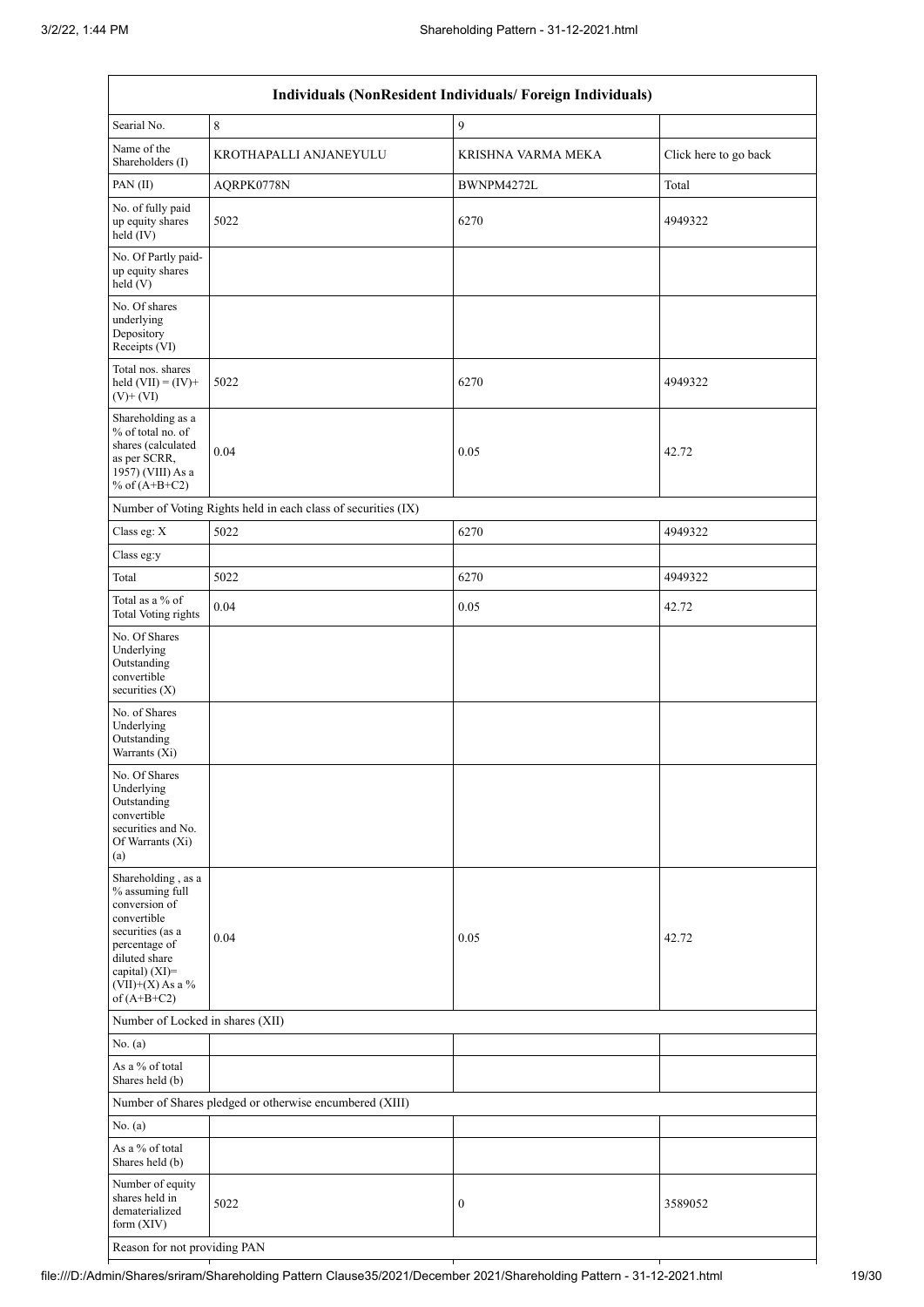| Reason for not<br>providing PAN |                       |                |  |
|---------------------------------|-----------------------|----------------|--|
| Shareholder type                | <b>Promoter Group</b> | Promoter Group |  |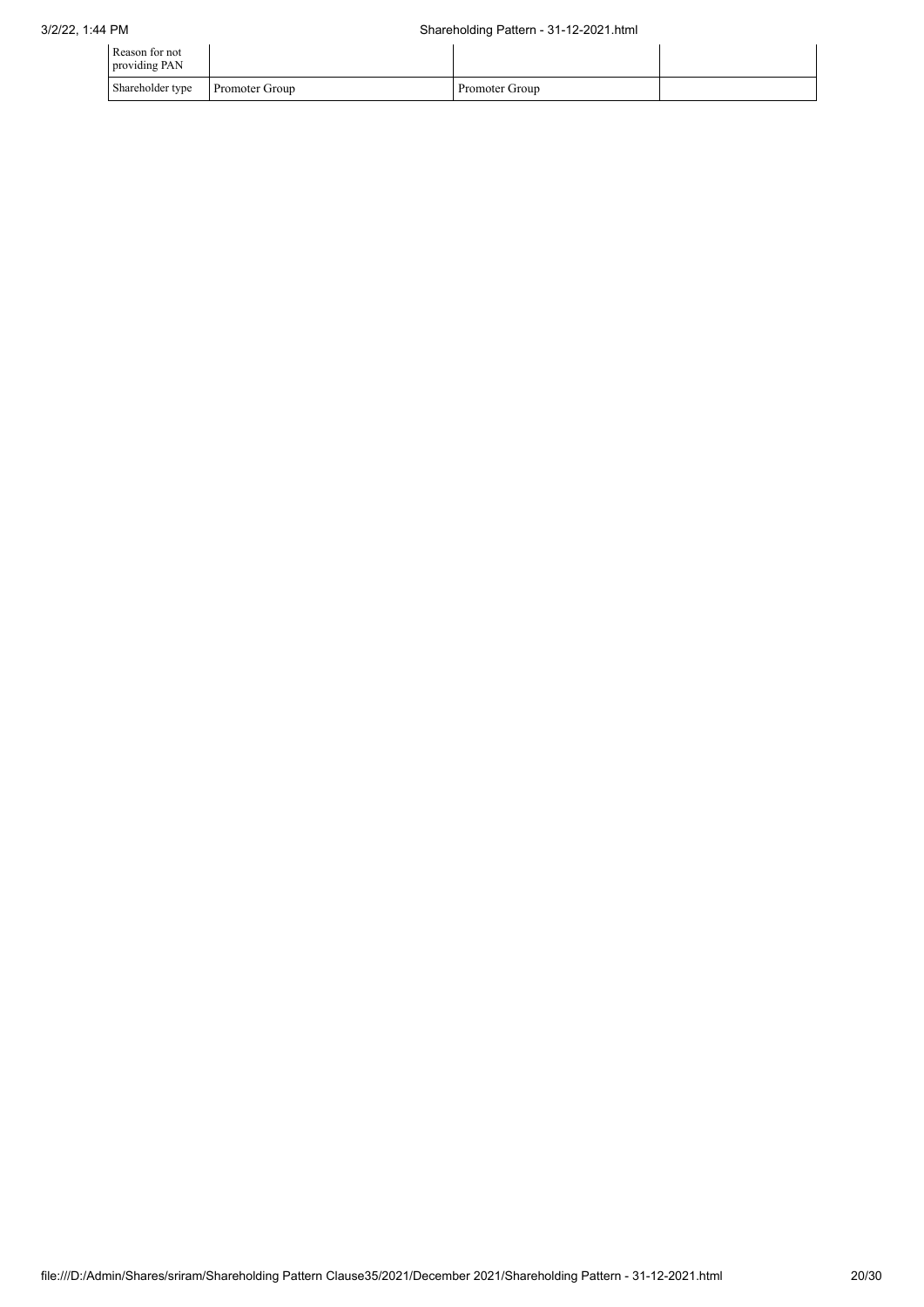|                        | <b>Text Block</b>                                                                                                                                                                                                         |  |  |
|------------------------|---------------------------------------------------------------------------------------------------------------------------------------------------------------------------------------------------------------------------|--|--|
| Textual Information(1) | Person belongs to the promoter group and defined as promoter group in the public issue. They are not in<br>touch with company and not part of the day to day management. They are not shared their PAN no with<br>company |  |  |
| Textual Information(2) | Promoter Group person is NRI applied for PAN but it is rejected, now again they are in process of re-<br>applying for PAN No.                                                                                             |  |  |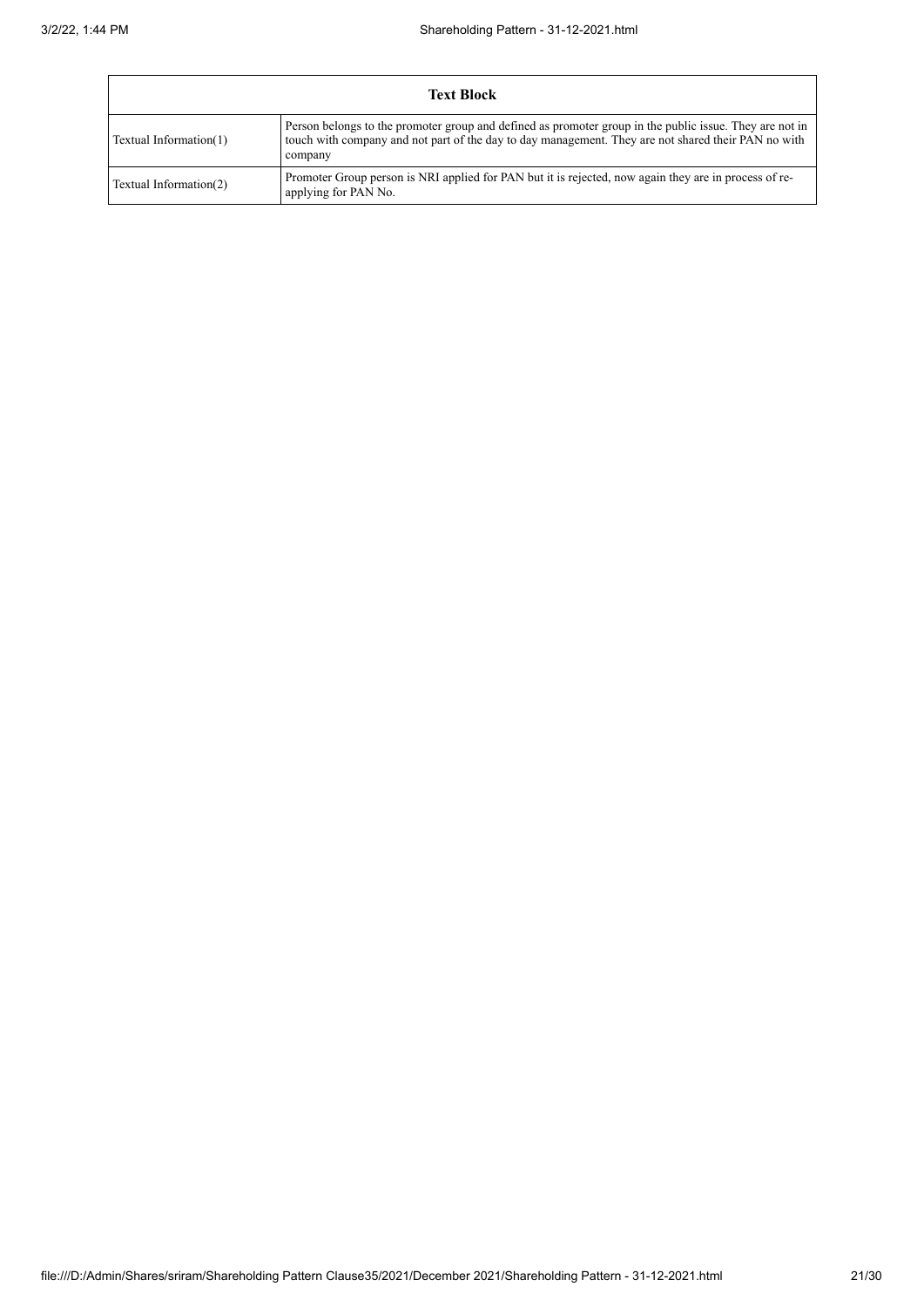| Any Other (specify)                                                                                                                                                                  |                                                               |                                                     |                          |  |
|--------------------------------------------------------------------------------------------------------------------------------------------------------------------------------------|---------------------------------------------------------------|-----------------------------------------------------|--------------------------|--|
| Searial No.                                                                                                                                                                          | $\mathbf{1}$                                                  | $\sqrt{2}$                                          |                          |  |
| Category                                                                                                                                                                             | $\operatorname{Trust}$                                        | Trust                                               |                          |  |
| Name of the<br>Shareholders (I)                                                                                                                                                      | RAM NEMANI DEF. BEN. PENSION PLAN<br><b>TRUST</b>             | VARMA J MEKA DEF. BEN. PENSION PLAN<br><b>TRUST</b> | Click here to go<br>back |  |
| PAN(II)                                                                                                                                                                              | ZZZZZ9999Z                                                    | ZZZZZ9999Z                                          | Total                    |  |
| No. of the<br>Shareholders (I)                                                                                                                                                       | $\mathbf{1}$                                                  | $\mathbf{1}$                                        | $\sqrt{2}$               |  |
| No. of fully paid<br>up equity shares<br>held (IV)                                                                                                                                   | 1087600                                                       | 203300                                              | 1290900                  |  |
| No. Of Partly paid-<br>up equity shares<br>held (V)                                                                                                                                  |                                                               |                                                     |                          |  |
| No. Of shares<br>underlying<br>Depository<br>Receipts (VI)                                                                                                                           |                                                               |                                                     |                          |  |
| Total nos. shares<br>held $(VII) = (IV) +$<br>$(V)$ + $(VI)$                                                                                                                         | 1087600                                                       | 203300                                              | 1290900                  |  |
| Shareholding as a<br>% of total no. of<br>shares (calculated<br>as per SCRR,<br>1957) (VIII) As a<br>% of $(A+B+C2)$                                                                 | 9.39                                                          | 1.75                                                | 11.14                    |  |
|                                                                                                                                                                                      | Number of Voting Rights held in each class of securities (IX) |                                                     |                          |  |
| Class eg: X                                                                                                                                                                          | 1087600                                                       | 203300                                              | 1290900                  |  |
| Class eg:y                                                                                                                                                                           |                                                               |                                                     |                          |  |
| Total                                                                                                                                                                                | 1087600                                                       | 203300                                              | 1290900                  |  |
| Total as a % of<br><b>Total Voting rights</b>                                                                                                                                        | 9.39                                                          | 1.75                                                | 11.14                    |  |
| No. Of Shares<br>Underlying<br>Outstanding<br>convertible<br>securities $(X)$                                                                                                        |                                                               |                                                     |                          |  |
| No. of Shares<br>Underlying<br>Outstanding<br>Warrants $(X_i)$                                                                                                                       |                                                               |                                                     |                          |  |
| No. Of Shares<br>Underlying<br>Outstanding<br>convertible<br>securities and No.<br>Of Warrants (Xi)<br>(a)                                                                           |                                                               |                                                     |                          |  |
| Shareholding, as a<br>% assuming full<br>conversion of<br>convertible<br>securities (as a<br>percentage of<br>diluted share<br>capital) (XI)=<br>$(VII)+(X)$ As a %<br>of $(A+B+C2)$ | 9.39                                                          | 1.75                                                | 11.14                    |  |
| Number of Locked in shares (XII)                                                                                                                                                     |                                                               |                                                     |                          |  |
| No. (a)                                                                                                                                                                              |                                                               |                                                     |                          |  |
| As a % of total<br>Shares held (b)                                                                                                                                                   |                                                               |                                                     | $\boldsymbol{0}$         |  |
|                                                                                                                                                                                      | Number of Shares pledged or otherwise encumbered (XIII)       |                                                     |                          |  |
| No. $(a)$                                                                                                                                                                            |                                                               |                                                     |                          |  |
| As a % of total<br>Shares held (b)                                                                                                                                                   |                                                               |                                                     | $\boldsymbol{0}$         |  |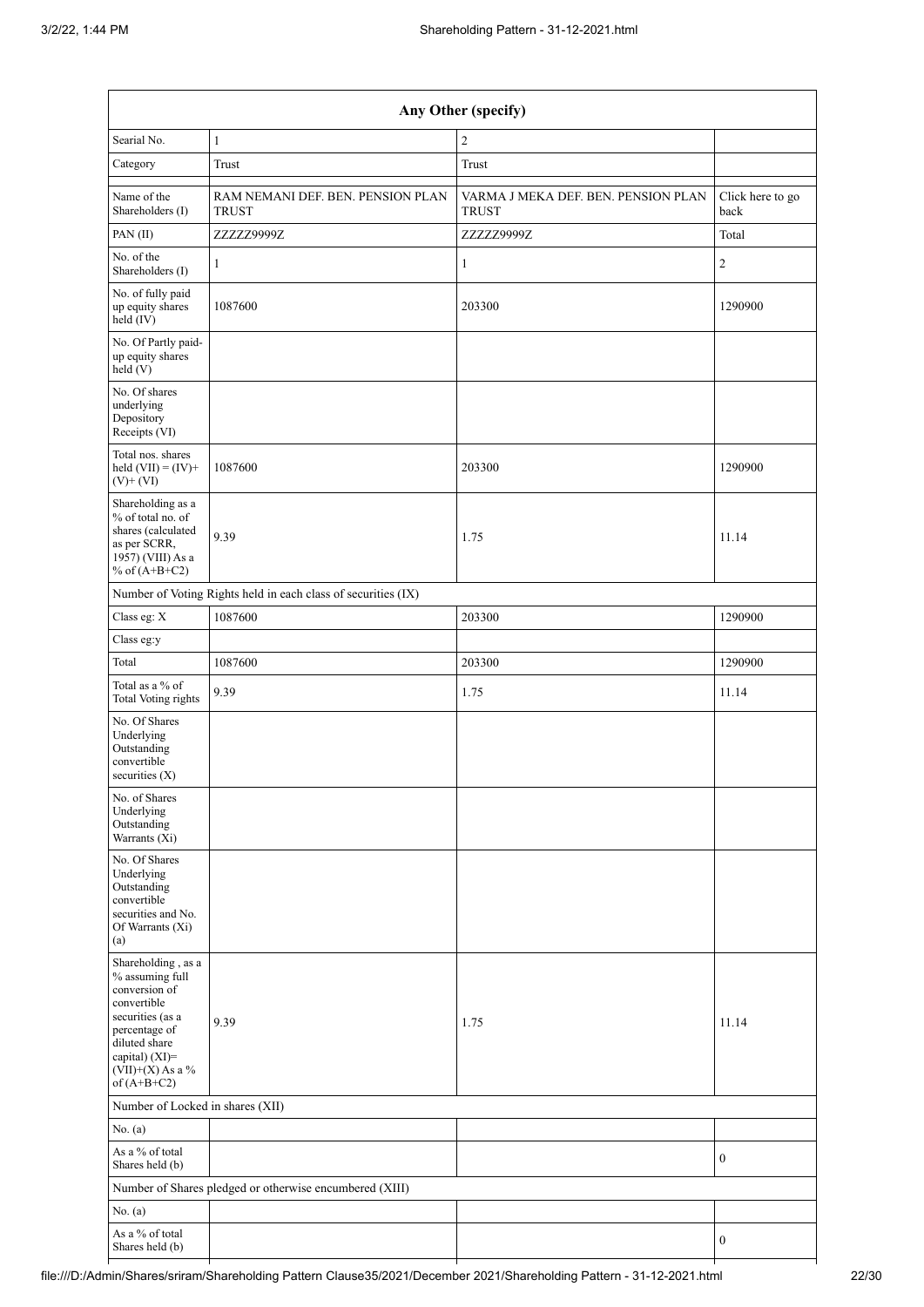## 3/2/22, 1:44 PM Shareholding Pattern - 31-12-2021.html

| Number of equity<br>shares held in<br>dematerialized<br>form $(XIV)$ | $\overline{0}$               | $\bf{0}$               |  |  |  |
|----------------------------------------------------------------------|------------------------------|------------------------|--|--|--|
|                                                                      | Reason for not providing PAN |                        |  |  |  |
| Reason for not<br>providing PAN                                      | Textual Information(1)       | Textual Information(2) |  |  |  |
| Shareholder type                                                     | Promoter Group               | Promoter Group         |  |  |  |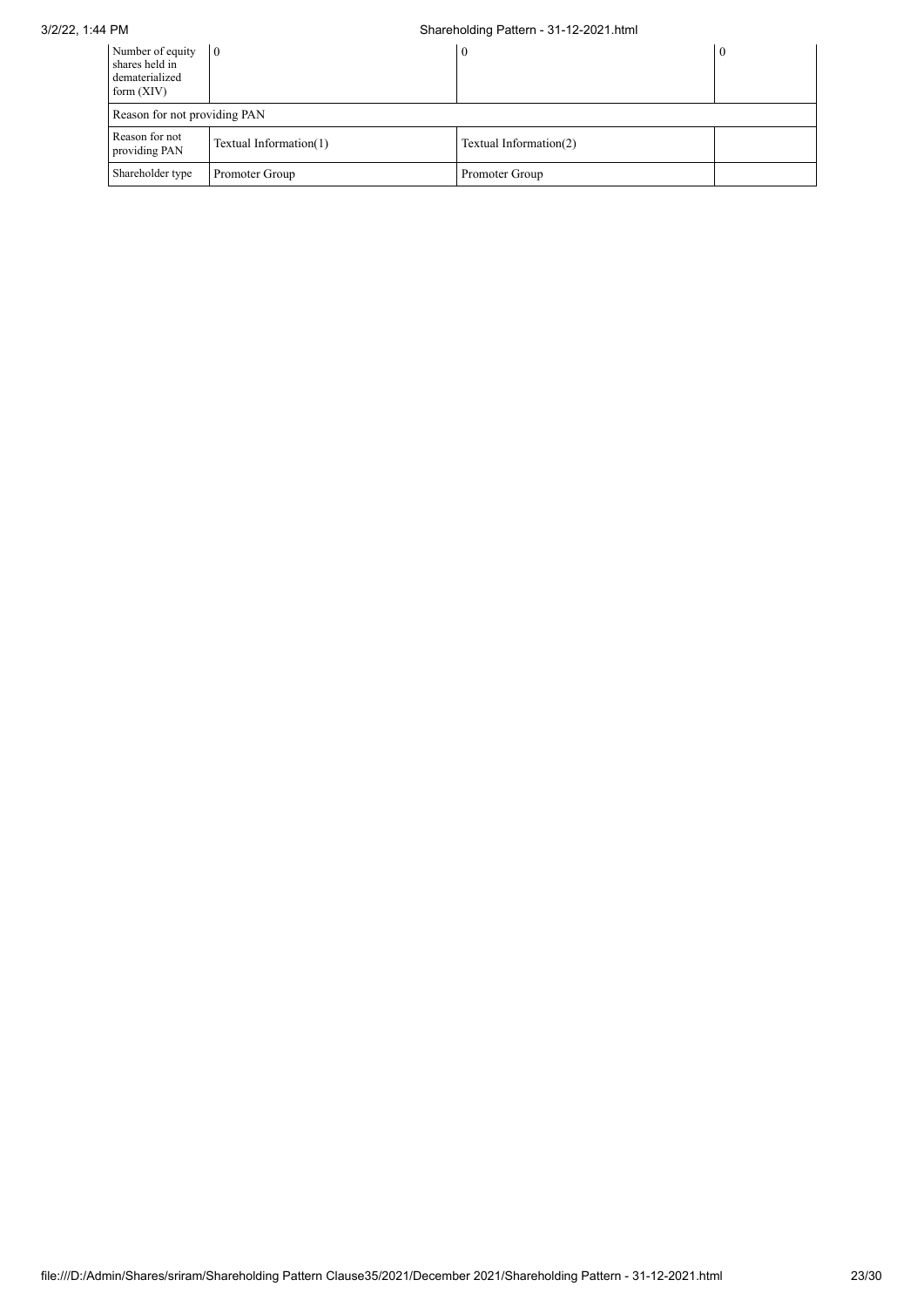| <b>Text Block</b>      |                                                                                                                                                                                       |  |
|------------------------|---------------------------------------------------------------------------------------------------------------------------------------------------------------------------------------|--|
| Textual Information(1) | This is shown in promoter group and it is Foriegn Body trust. They are not able to obtain the PAN card<br>as it is foriegn body trust. Still they are in process of obtaining the PAN |  |
| Textual Information(2) | This is shown in promoter group and it is Foriegn Body trust. They are not able to obtain the PAN card<br>as it is foriegn body trust. Still they are in process of obtaining the PAN |  |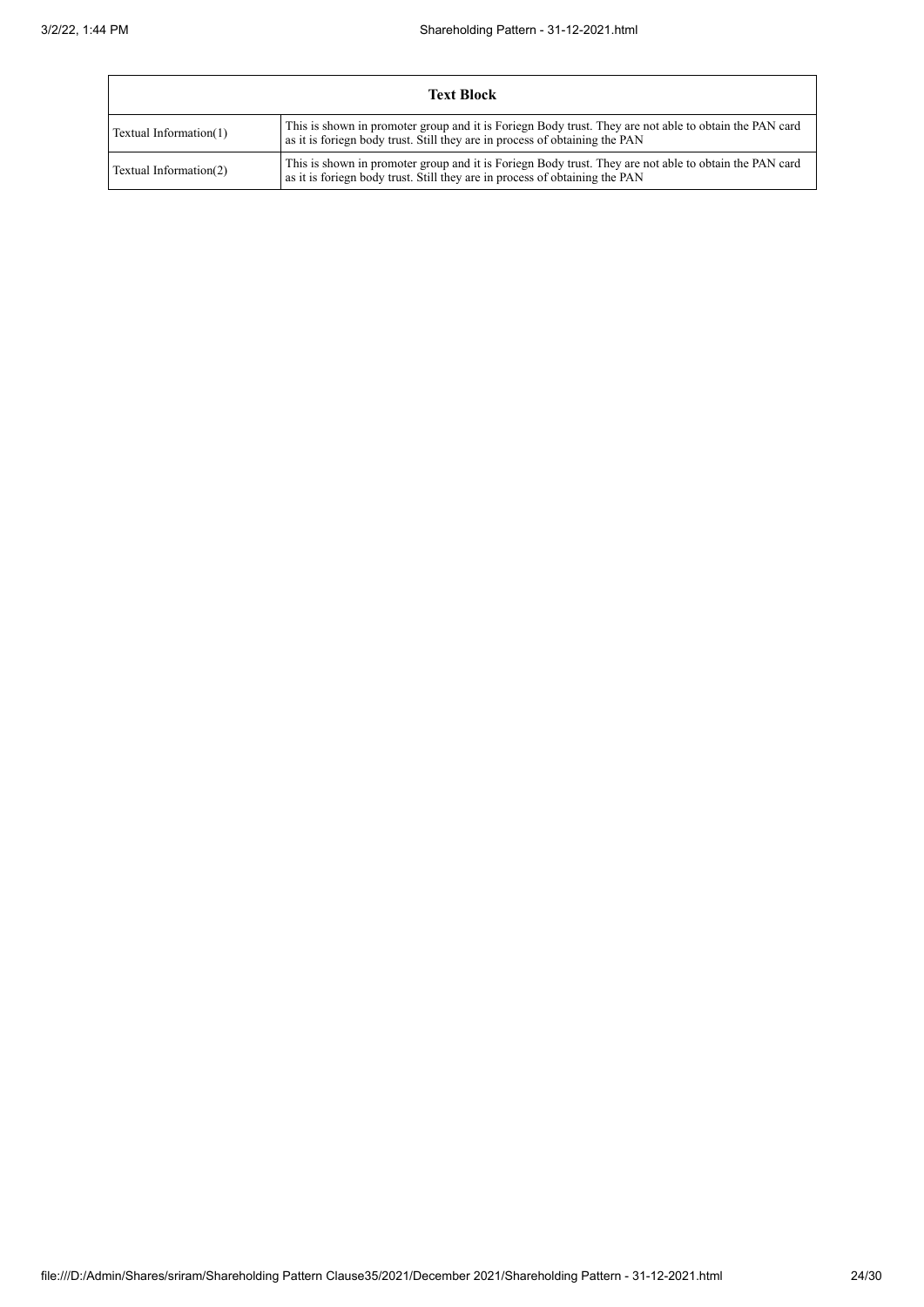| Individuals - ii. Individual shareholders holding nominal share capital in excess of Rs. 2 lakhs.                                                                                       |                                                               |                          |                        |                       |
|-----------------------------------------------------------------------------------------------------------------------------------------------------------------------------------------|---------------------------------------------------------------|--------------------------|------------------------|-----------------------|
| Searial No.                                                                                                                                                                             | $\mathbf{1}$                                                  | $\sqrt{2}$               | $\mathfrak{Z}$         |                       |
| Name of the<br>Shareholders (I)                                                                                                                                                         | <b>ADISHESHA B REDDY</b>                                      | PENMETSA SATYAVATI VARMA | <b>MARNI RAMA DEVI</b> | Click here to go back |
| PAN(II)                                                                                                                                                                                 | ALLPR1796C                                                    | ZZZZZ9999Z               | ZZZZZ9999Z             | Total                 |
| No. of fully paid<br>up equity shares<br>held (IV)                                                                                                                                      | 197000                                                        | 662400                   | 234700                 | 1094100               |
| No. Of Partly paid-<br>up equity shares<br>held (V)                                                                                                                                     |                                                               |                          |                        |                       |
| No. Of shares<br>underlying<br>Depository<br>Receipts (VI)                                                                                                                              |                                                               |                          |                        |                       |
| Total nos. shares<br>held $(VII) = (IV) +$<br>$(V)$ + $(VI)$                                                                                                                            | 197000                                                        | 662400                   | 234700                 | 1094100               |
| Shareholding as a<br>% of total no. of<br>shares (calculated<br>as per SCRR,<br>1957) (VIII) As a<br>% of $(A+B+C2)$                                                                    | 1.7                                                           | 5.72                     | 2.03                   | 9.44                  |
|                                                                                                                                                                                         | Number of Voting Rights held in each class of securities (IX) |                          |                        |                       |
| Class eg: X                                                                                                                                                                             | 197000                                                        | 662400                   | 234700                 | 1094100               |
| Class eg:y                                                                                                                                                                              |                                                               |                          |                        |                       |
| Total                                                                                                                                                                                   | 197000                                                        | 662400                   | 234700                 | 1094100               |
| Total as a % of<br><b>Total Voting rights</b>                                                                                                                                           | 1.7                                                           | 5.72                     | 2.03                   | 9.44                  |
| No. Of Shares<br>Underlying<br>Outstanding<br>convertible<br>securities (X)                                                                                                             |                                                               |                          |                        |                       |
| No. of Shares<br>Underlying<br>Outstanding<br>Warrants (Xi)                                                                                                                             |                                                               |                          |                        |                       |
| No. Of Shares<br>Underlying<br>Outstanding<br>convertible<br>securities and No.<br>Of Warrants (Xi)<br>(a)                                                                              |                                                               |                          |                        |                       |
| Shareholding, as a<br>% assuming full<br>conversion of<br>convertible<br>securities (as a<br>percentage of<br>diluted share<br>capital) $(XI)$ =<br>$(VII)+(X)$ As a %<br>of $(A+B+C2)$ | 1.7                                                           | 5.72                     | 2.03                   | 9.44                  |
| Number of Locked in shares (XII)                                                                                                                                                        |                                                               |                          |                        |                       |
| No. (a)                                                                                                                                                                                 |                                                               |                          |                        |                       |
| As a % of total<br>Shares held (b)                                                                                                                                                      |                                                               |                          |                        |                       |
| Number of equity<br>shares held in<br>dematerialized<br>form $(XIV)$                                                                                                                    | 196800                                                        | 662400                   | $\boldsymbol{0}$       | 859200                |
| Reason for not providing PAN                                                                                                                                                            |                                                               |                          |                        |                       |
| Reason for not<br>providing PAN                                                                                                                                                         |                                                               | Textual Information(1)   | Textual Information(2) |                       |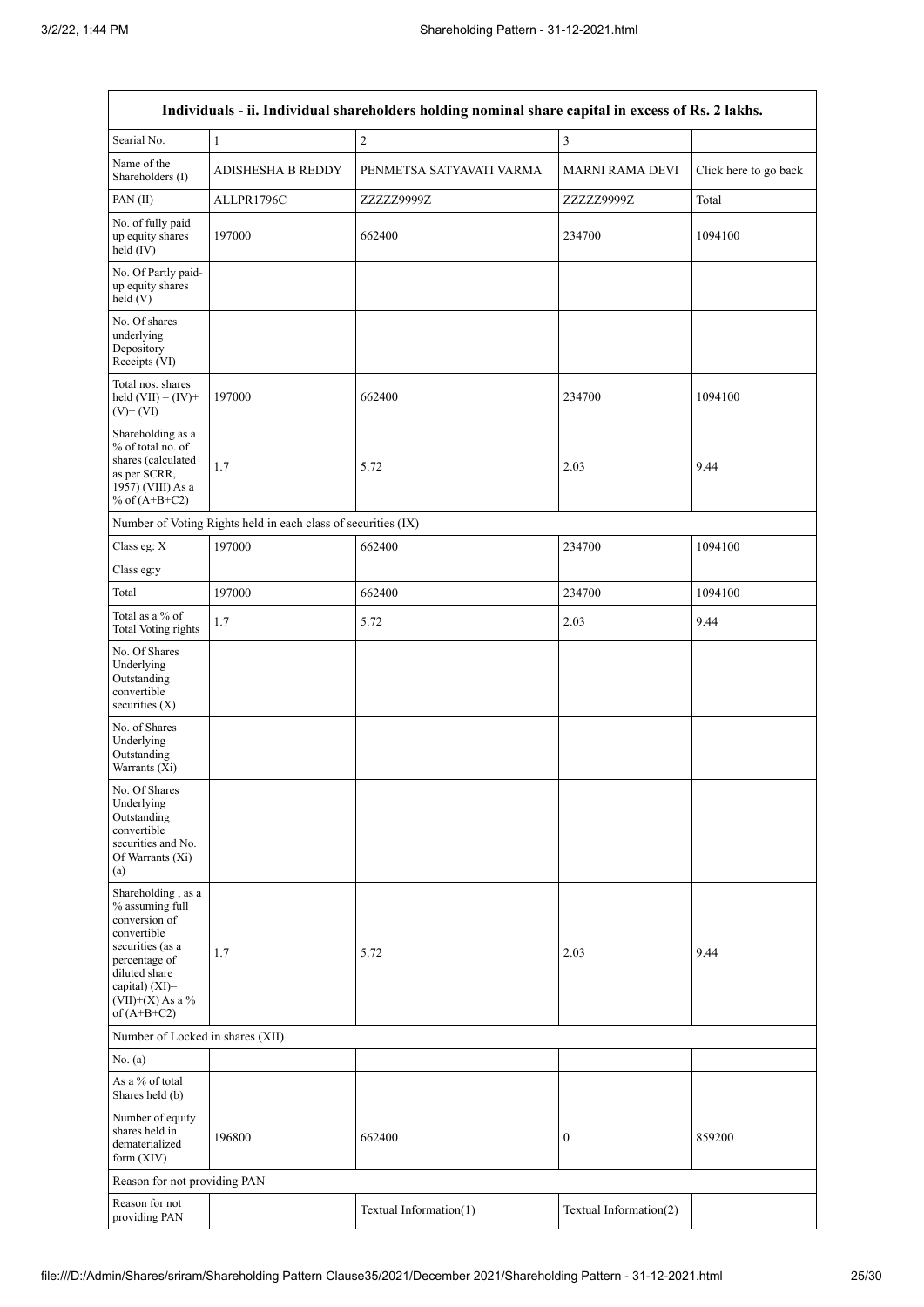| <b>Text Block</b>      |                             |  |
|------------------------|-----------------------------|--|
| Textual Information(1) | Not updated with depository |  |
| Textual Information(2) | Not updated with depository |  |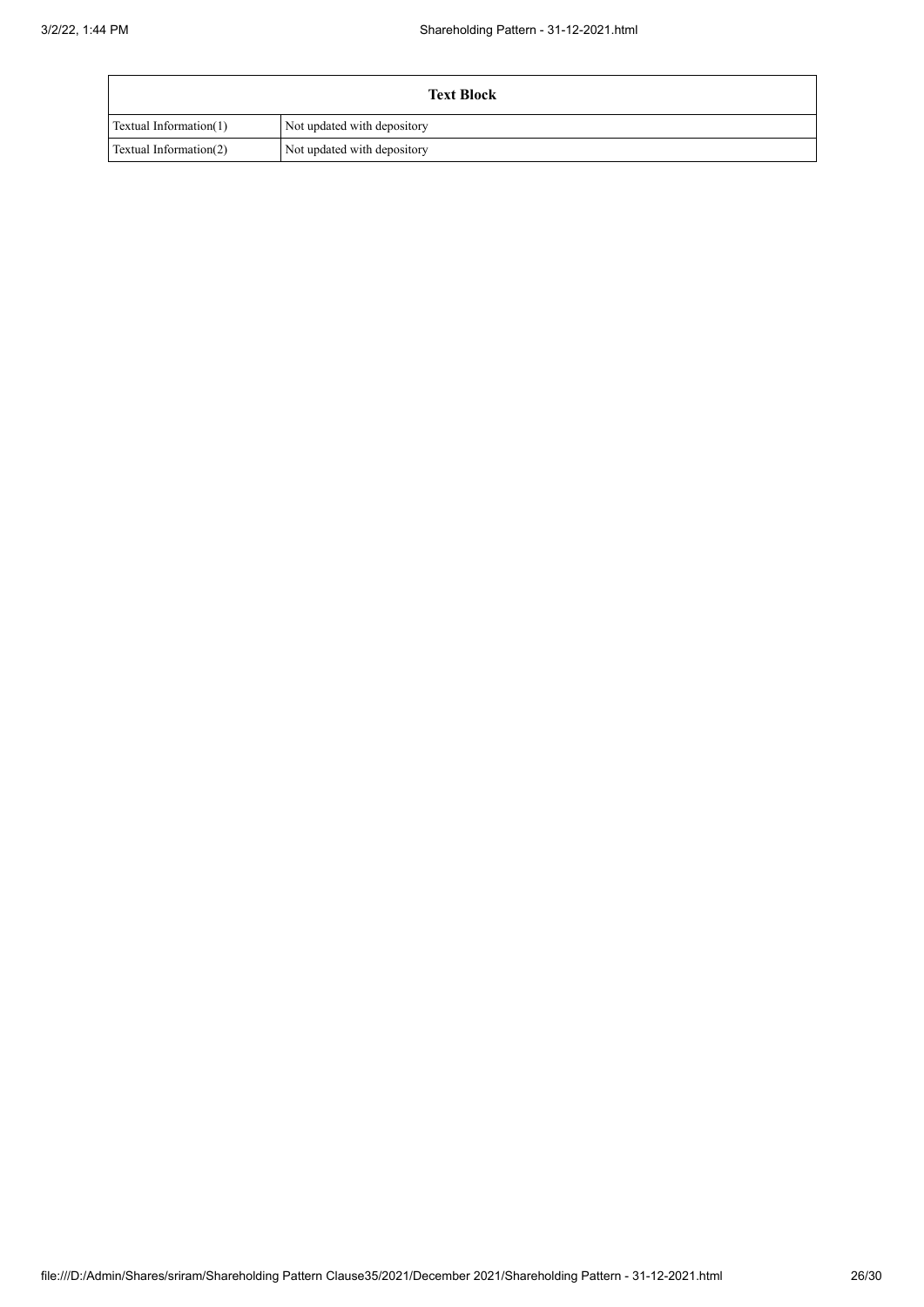| <b>Employee Trusts</b>                                                                                                                                                               |                                                               |                       |  |  |
|--------------------------------------------------------------------------------------------------------------------------------------------------------------------------------------|---------------------------------------------------------------|-----------------------|--|--|
| Searial No.                                                                                                                                                                          | $\mathbf{1}$                                                  |                       |  |  |
| Name of the<br>Shareholders (I)                                                                                                                                                      | <b>B2BESOP TRUST</b>                                          | Click here to go back |  |  |
| PAN(II)                                                                                                                                                                              | AADTB3320K                                                    | Total                 |  |  |
| No. of fully paid<br>up equity shares<br>held (IV)                                                                                                                                   | 600000                                                        | 600000                |  |  |
| No. Of Partly paid-<br>up equity shares<br>held (V)                                                                                                                                  |                                                               |                       |  |  |
| No. Of shares<br>underlying<br>Depository<br>Receipts (VI)                                                                                                                           |                                                               |                       |  |  |
| Total nos. shares<br>held $(VII) = (IV) +$<br>$(V)$ + $(VI)$                                                                                                                         | 600000                                                        | 600000                |  |  |
| Shareholding as a<br>% of total no. of<br>shares (calculated<br>as per SCRR,<br>1957) (VIII) As a<br>% of $(A+B+C2)$                                                                 | 5.18                                                          | 5.18                  |  |  |
|                                                                                                                                                                                      | Number of Voting Rights held in each class of securities (IX) |                       |  |  |
| Class eg: X                                                                                                                                                                          | 600000                                                        | 600000                |  |  |
| Class eg:y                                                                                                                                                                           |                                                               |                       |  |  |
| Total                                                                                                                                                                                | 600000                                                        | 600000                |  |  |
| Total as a % of<br><b>Total Voting rights</b>                                                                                                                                        | 5.18                                                          | 5.18                  |  |  |
| No. Of Shares<br>Underlying<br>Outstanding<br>convertible<br>securities (X)                                                                                                          |                                                               |                       |  |  |
| No. of Shares<br>Underlying<br>Outstanding<br>Warrants (Xi)                                                                                                                          |                                                               |                       |  |  |
| No. Of Shares<br>Underlying<br>Outstanding<br>convertible<br>securities and No.<br>Of Warrants (Xi)<br>(a)                                                                           |                                                               |                       |  |  |
| Shareholding, as a<br>% assuming full<br>conversion of<br>convertible<br>securities (as a<br>percentage of<br>diluted share<br>capital) (XI)=<br>$(VII)+(X)$ As a %<br>of $(A+B+C2)$ | 5.18                                                          | 5.18                  |  |  |
| Number of Locked in shares (XII)                                                                                                                                                     |                                                               |                       |  |  |
| No. (a)                                                                                                                                                                              |                                                               |                       |  |  |
| As a % of total<br>Shares held (b)                                                                                                                                                   |                                                               |                       |  |  |
| Number of equity<br>shares held in<br>dematerialized<br>form (XIV)                                                                                                                   | $\boldsymbol{0}$                                              | $\boldsymbol{0}$      |  |  |
| Reason for not providing PAN                                                                                                                                                         |                                                               |                       |  |  |
| Reason for not<br>providing PAN                                                                                                                                                      |                                                               |                       |  |  |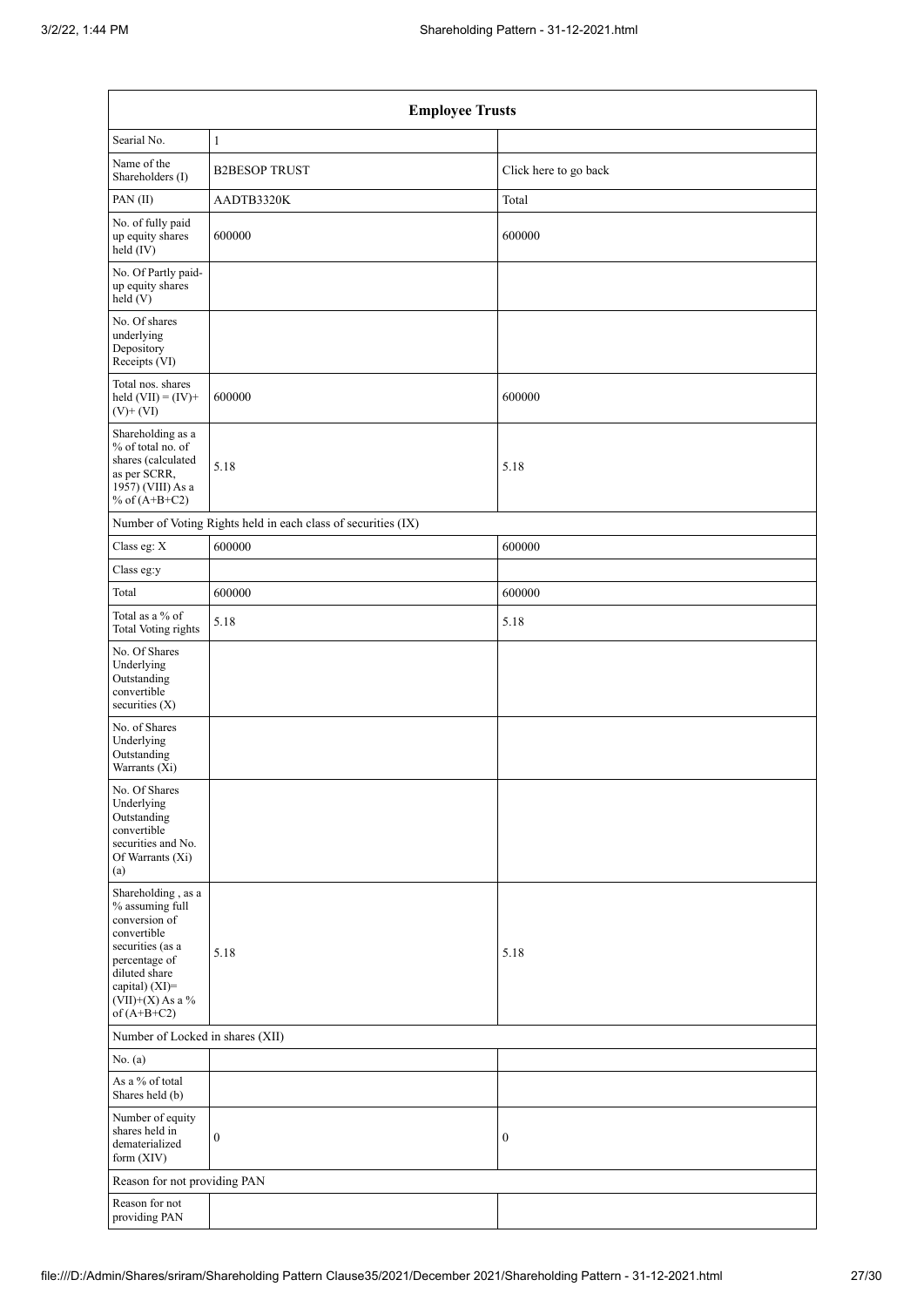| Any Other (specify)                                                                                                                                                                  |              |                                                               |                         |                       |
|--------------------------------------------------------------------------------------------------------------------------------------------------------------------------------------|--------------|---------------------------------------------------------------|-------------------------|-----------------------|
| Searial No.                                                                                                                                                                          | $\mathbf{1}$ | $\overline{2}$                                                | 3                       |                       |
| Category                                                                                                                                                                             | <b>HUF</b>   | <b>Clearing Members</b>                                       | <b>Bodies Corporate</b> |                       |
| Category / More<br>than 1 percentage                                                                                                                                                 | Category     | Category                                                      | Category                |                       |
| Name of the<br>Shareholders (I)                                                                                                                                                      |              |                                                               |                         | Click here to go back |
| PAN(II)                                                                                                                                                                              |              |                                                               |                         | Total                 |
| No. of the<br>Shareholders (I)                                                                                                                                                       | 19           | 29                                                            | $28\,$                  | 76                    |
| No. of fully paid<br>up equity shares<br>$\text{held} (IV)$                                                                                                                          | 4472         | 21385                                                         | 28033                   | 53890                 |
| No. Of Partly paid-<br>up equity shares<br>held(V)                                                                                                                                   |              |                                                               |                         |                       |
| No. Of shares<br>underlying<br>Depository<br>Receipts (VI)                                                                                                                           |              |                                                               |                         |                       |
| Total nos. shares<br>held $(VII) = (IV) +$<br>$(V)$ + $(VI)$                                                                                                                         | 4472         | 21385                                                         | 28033                   | 53890                 |
| Shareholding as a<br>% of total no. of<br>shares (calculated<br>as per SCRR,<br>1957) (VIII) As a<br>% of $(A+B+C2)$                                                                 | 0.04         | 0.18                                                          | 0.24                    | 0.46                  |
|                                                                                                                                                                                      |              | Number of Voting Rights held in each class of securities (IX) |                         |                       |
| Class eg: X                                                                                                                                                                          | 4472         | 21385                                                         | 28033                   | 53890                 |
| Class eg:y                                                                                                                                                                           |              |                                                               |                         |                       |
| Total                                                                                                                                                                                | 4472         | 21385                                                         | 28033                   | 53890                 |
| Total as a % of<br><b>Total Voting rights</b>                                                                                                                                        | 0.04         | 0.18                                                          | 0.24                    | 0.46                  |
| No. Of Shares<br>Underlying<br>Outstanding<br>convertible<br>securities $(X)$                                                                                                        |              |                                                               |                         |                       |
| No. of Shares<br>Underlying<br>Outstanding<br>Warrants (Xi)                                                                                                                          |              |                                                               |                         |                       |
| No. Of Shares<br>Underlying<br>Outstanding<br>convertible<br>securities and No.<br>Of Warrants (Xi)<br>(a)                                                                           |              |                                                               |                         |                       |
| Shareholding, as a<br>% assuming full<br>conversion of<br>convertible<br>securities (as a<br>percentage of<br>diluted share<br>capital) (XI)=<br>$(VII)+(X)$ As a %<br>of $(A+B+C2)$ | 0.04         | 0.18                                                          | 0.24                    | 0.46                  |
| Number of Locked in shares (XII)                                                                                                                                                     |              |                                                               |                         |                       |
| No. (a)                                                                                                                                                                              |              |                                                               |                         |                       |
| As a % of total<br>Shares held (b)                                                                                                                                                   |              |                                                               |                         |                       |
| Number of equity<br>shares held in<br>dematerialized<br>form (XIV)                                                                                                                   | 4472         | 21385                                                         | 27033                   | 52890                 |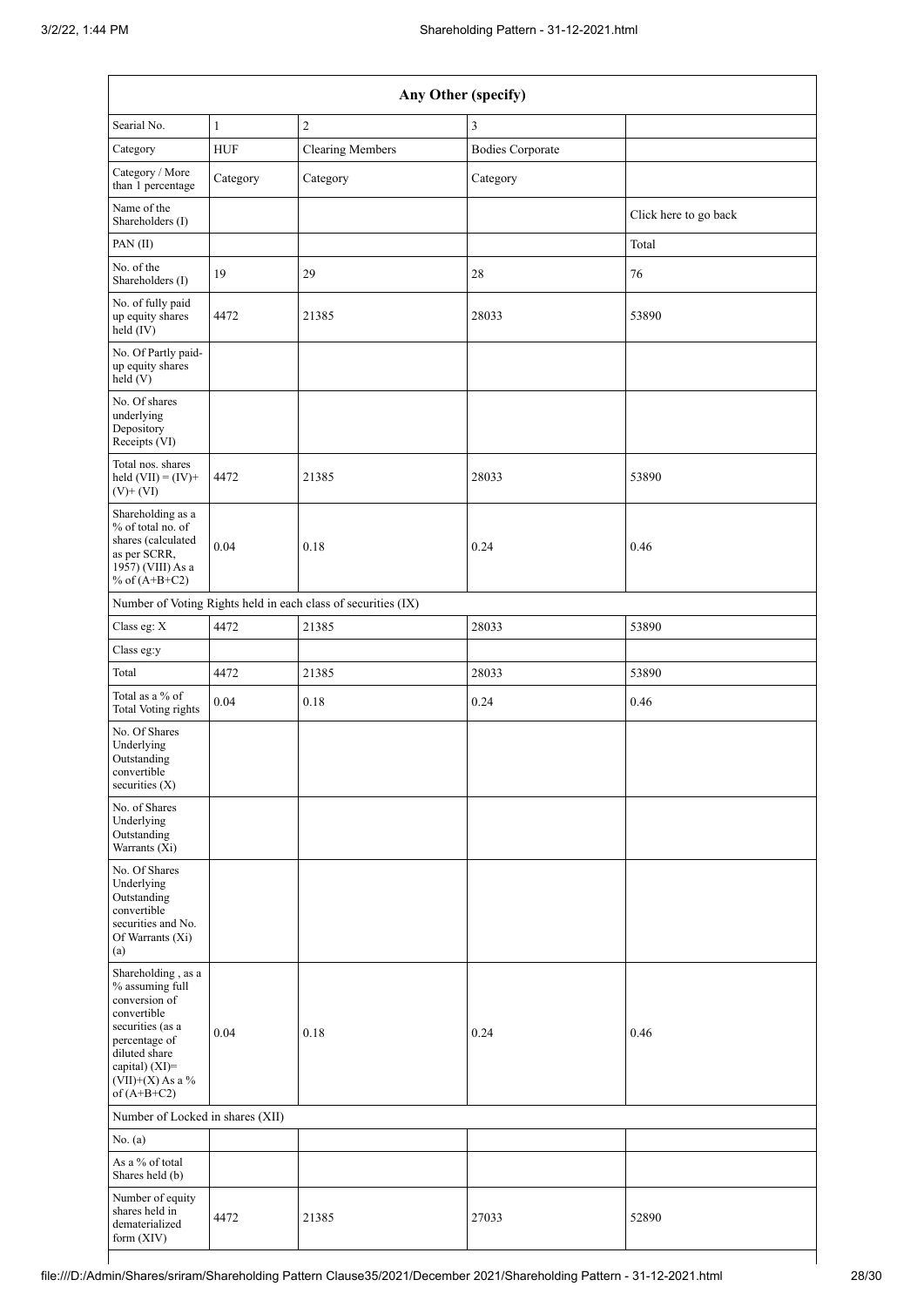| Reason for not providing PAN    |  |  |  |  |
|---------------------------------|--|--|--|--|
| Reason for not<br>providing PAN |  |  |  |  |